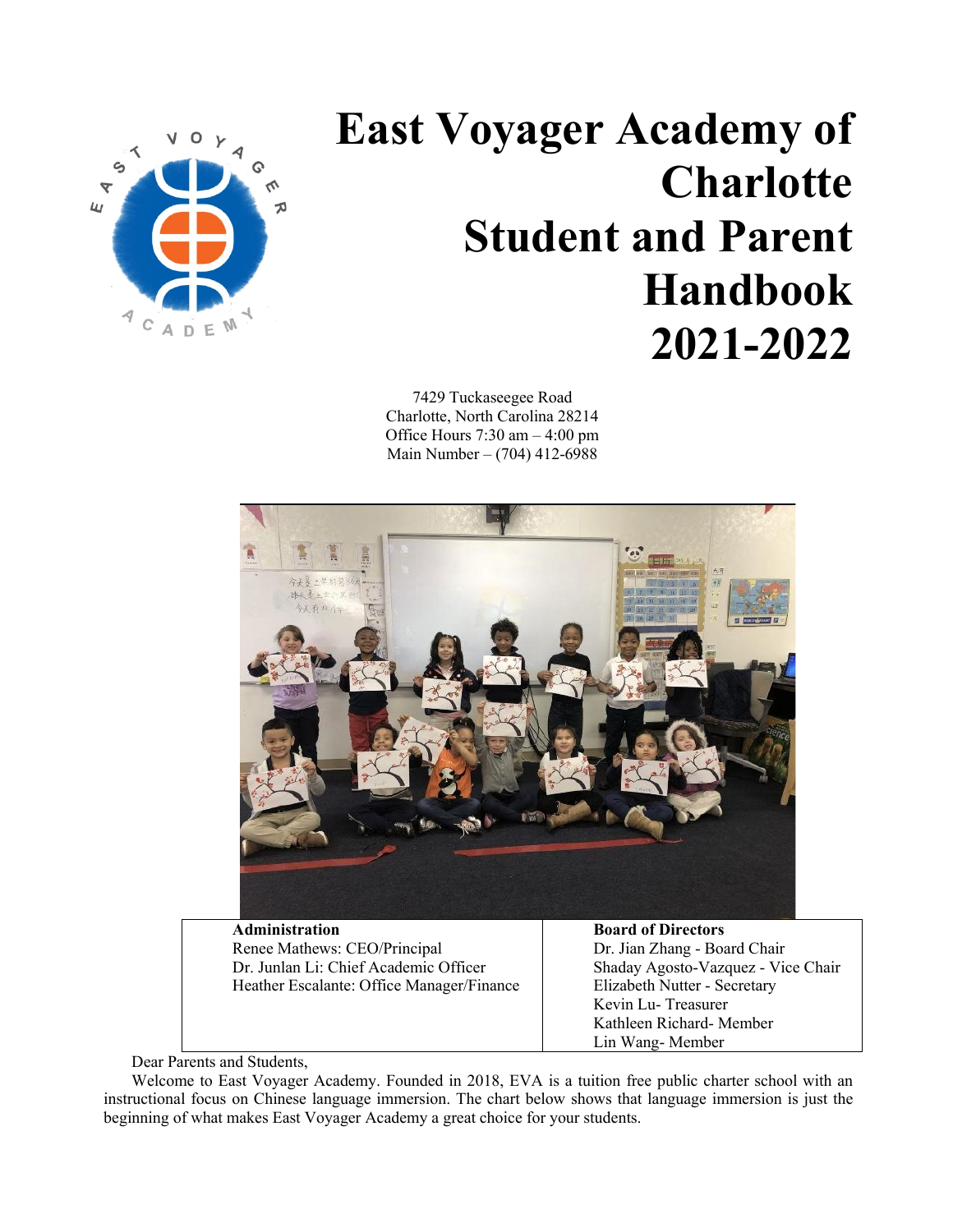The mission of the East Voyager Academy is to graduate its students with English-Chinese bilingual proficiency, strong academics, and intercultural competence.

#### **Bilingual Proficiency**

- Mandarin immerion with at least 50% of content taught in Mandarin
- No prior Mandarin background required to enter
- A research-based proven model
- Proficiency-based Chinese instruction

#### **Strong Academics**

- Curriculum allowing to teach above grade level
- Departmentailized and team teaching structure
- . High school credits for middle school students
- Blending the best of west and east teaching practices
- Low student-to-teacher ratio

#### Intercultural Competence

- Cross-culture related classes and extra curriculum
- · International sister schools
- · Pen pal programs
- · USChinaKidsClub
- · Chinese culture related school events
- China trip

The administrative team maintains an open-door policy realizing that strong partnerships with parents will benefit the children we serve. Our school motto is **Learners Today, Leaders Tomorrow.** To reflect our school motto in action we refer to students in elementary grades as our "Learners" and our middle school students as our student "Leaders." As our students advance in their grades and studies we expect them to become more independent and to serve as role models for younger students. Through teamwork and collaboration, here we grow leaders for tomorrow!!

Sincerely,

Renee Mathews, Principal/CEO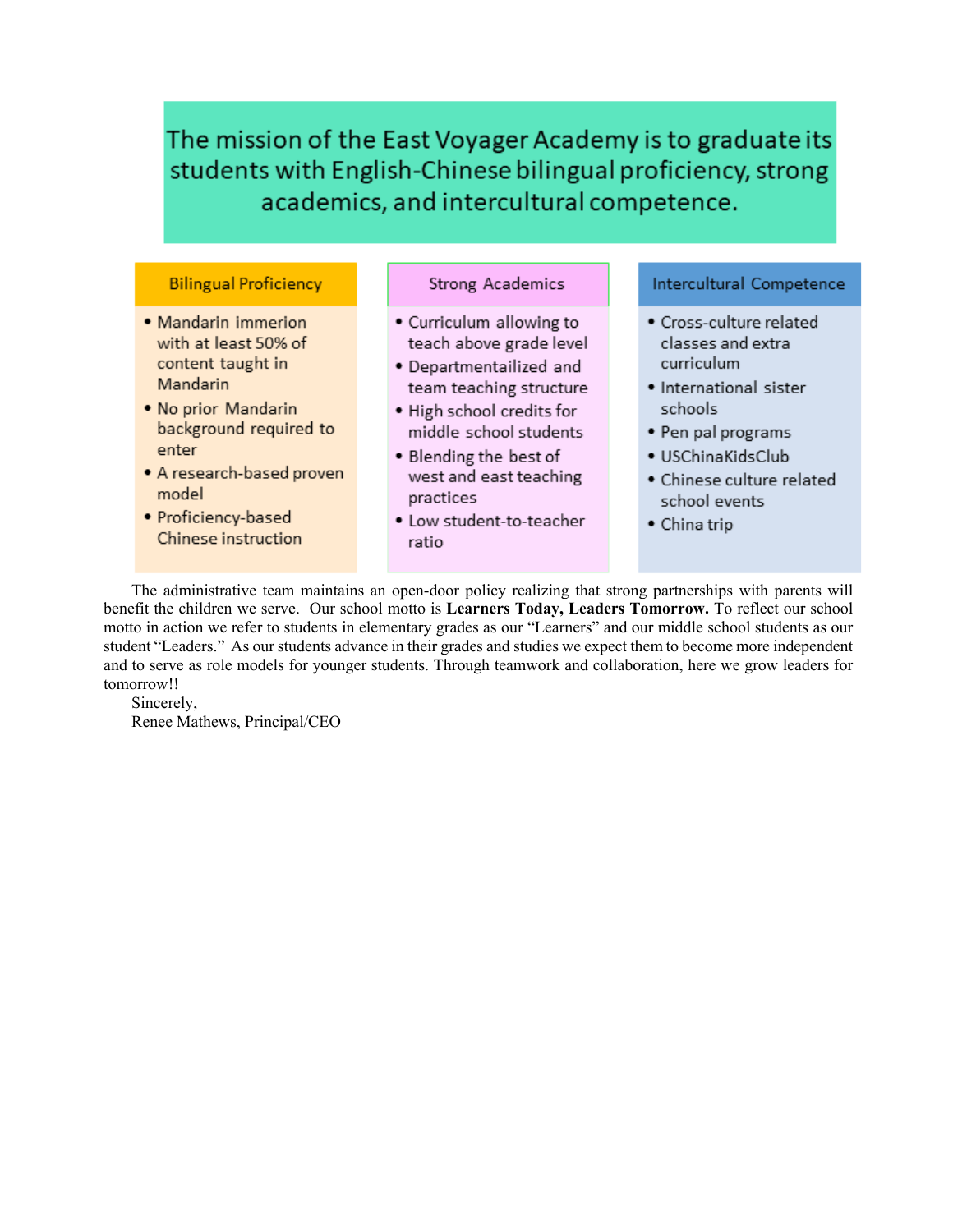# **PANDA PAWS VALUES**

The Panda PAWS Values sets the core expectations for our school culture. We expect all staff and students to abide by these values.

| <b>Core Values</b> | In Action                                                                                                                                                   |
|--------------------|-------------------------------------------------------------------------------------------------------------------------------------------------------------|
| <b>Be Kind</b>     | - Encourage Others<br>- Be kind<br>- Practice good manners<br>- Be trustworthy                                                                              |
| <b>Work Hard</b>   | - Do your best<br>- Do your homework and study<br>- Ask for help when you need it                                                                           |
| <b>Act Smart</b>   | - Follow safety rules<br>- Respect personal space and property<br>- Use peaceful language<br>- Accept responsibility for your choices<br>- Follow the rules |

# **ACADEMIC RECOGNITION**

At the end of each nine-week grading period, grades are reviewed to determine qualification for the "A" and "A/B" honor rolls. Students who qualify for the "A" or Principal's honor roll must maintain a minimum average of 90 in each subject in which he/she is enrolled. Students who qualify for the "A/B" honor roll must maintain a minimum average of 80 in each subject in which he/she is enrolled. For the annual honor roll recognition, students must remain on the honor roll every grading period.

# **ALCOHOL AND DRUG USE**

Possession, sale, distribution, use, in any amount, of alcohol, marijuana, hallucinogenic drugs or any other controlled substance is prohibited. No student will possess, market or distribute any substance which is represented to be or is substantially similar in color, shape, size or markings of a controlled substance. Students in violation of this policy will face severe disciplinary action up to and including expulsion.

## **ANNOUNCEMENTS**

General student announcements will be made at 8:00 each morning via Google Classroom. Parent information will be shared via class newsletters on ClassDojo, announcements on Facebook and BrightArrow Texts/Email.

# **ARRIVAL AND DEPARTURE TIMES**

**Morning** - Morning drop-off carline begins at 7:15 a.m.. This time is when the building is open and appropriate supervision is provided. Morning car line ends at 7:55 a.m. We request that parents do not park and walk students into the building. Students are counted as tardy at 8:00. **Afternoon** - Dismissal begins at 3:15 and ends at 3:45. Students will remain in their classroom until called to the car line. Students attending ASPIRE after school will remain in classrooms until called for ASPIRE.

### **ASSESSMENTS**

Our goal is for all tests and exams to be positive learning experiences. We use formative and summative assessments. Formative assessments inform teachers of the students current mastery and provide valuable feedback for future instruction. Summative assessments provide a sum of what students have learned over a specific time period.

Formative assessments include teacher generated tests and i-Ready Reading and Math and school wide writing prompts. Teachers may give tests at their discretion to determine student progress. Results of the i-Ready and writing assessments are provided to parents. Summative assessments include the Assessment of Performance toward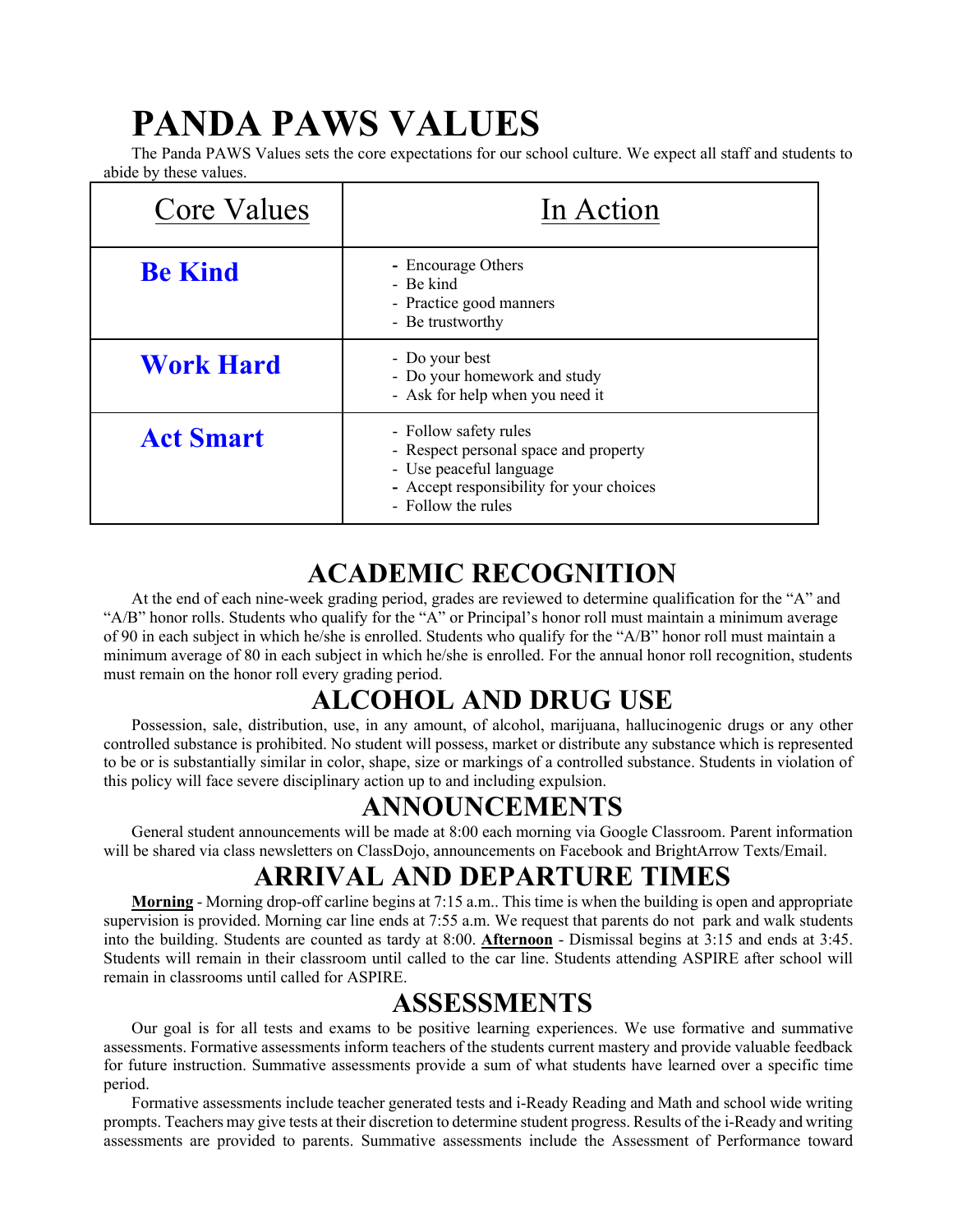Proficiency in Languages (AAPPL) language proficiency examination for students enrolled for five years or more, NC EOG assessments and other state mandated assessments. These tests are used to measure student success at meeting established school or state standards.

### **ATTENDANCE REGULATIONS**

School policy and state laws are clear about school attendance. Regular attendance is necessary if a student is to make satisfactory progress. Therefore, students are expected to attend school regularly. A written excuse for each absence should be presented to the front office within three school days. Absences from school are categorized as either lawful or unlawful. A note from a parent or guardian, physician, legal office, dentist or other recognized medical professional is required for each absence. The note should include the date, the student's full name, the parent's full name, the date(s) of absence(s), the phone number of the parent/guardian and the required signature. EVA has an optional form available at the front office and it is also shared with parents electronically to make the process of completing a parent excuse easier. The importance of punctual and regular attendance for every student cannot be overemphasized. Any student who is absent more than ten days, lawfully or unlawfully, will have each absence reviewed. All absences over ten must be classified as a lawful absence (medical, legal or death in family). A student may be retained at the current grade level if the attendance requirements are not met. Family obligations requiring three or more consecutive absences will be reviewed by the school administration and may qualify as an administratively excused absence. This type of absence must be approved one week prior to the absence.

# **ATTENDANCE REGULATIONS / OFF CAMPUS**

All appropriate attendance requirements apply to off-campus students as well as on-campus students. Offcampus students are expected to sign-in and attend their scheduled classes / course each time they are offered and/or complete assignments posted in the Google Classroom. Our goal is for all our students to progress in their academic achievement. Off-campus students who miss a class due to technological problems will be given the opportunity to complete their work and will be counted as present when the completed work is turned in in accordance with the required due date established by the teacher.

### **BOARD OF TRUSTEES**

East Voyager Academy is led by a seven-person Board of Trustees. The Board is responsible for establishing the vision and direction of the school. In order to fulfill their duties, the Board meets once each month. During their monthly meetings there is an opportunity to provide public comments to the Board. Times and locations of the monthly East Voyager Academy Board meetings are posted on the front doors of the school and on the school's website.

# **BULLYING**

East Voyager Academy prohibits any acts of harassment, intimidation or bullying of a student by students, staff and third parties which interferes with or disrupts a student's ability to learn and the school's responsibility to educate its students in a safe and orderly environment, whether such acts occur in a classroom, on school premises, at a school sponsored activity or event whether or not it is held on school premises, or at another program or function where the school is responsible for the student. For purposes of this policy, harassment, intimidation, or bullying is defined as a gesture, a written, verbal, physical or sexual act, or electronic communication, to include cyberbullying, which is the use of cell phones, instant messaging, email, chat rooms or social networking sites such as Facebook and Twitter that is reasonably perceived to have the effect of either of the following.

● Harming the student physically or emotionally or damaging a student's property or placing a student in reasonable fear of personal harm or property damage.

• Insulting or demeaning a student or group of students causing substantial disruption in, or substantial interference with, the orderly operation of the school.

Any student who believes that he/she has been subjected to harassment, intimidation or bullying in violation of this policy is encouraged to file a complaint with school administration. Complaints will be investigated promptly, thoroughly and confidentially. All school employees are required to report alleged violations of this policy to the CEO/Principal. Reports by students or employees may be made anonymously, although disciplinary action will not be taken against any person solely on the basis of an anonymous report.

The school prohibits retaliation or reprisal in any form against a student or employee who has filed a complaint or report of harassment, intimidation or bullying. The school prohibits any person from falsely accusing another of harassment, intimidation or bullying.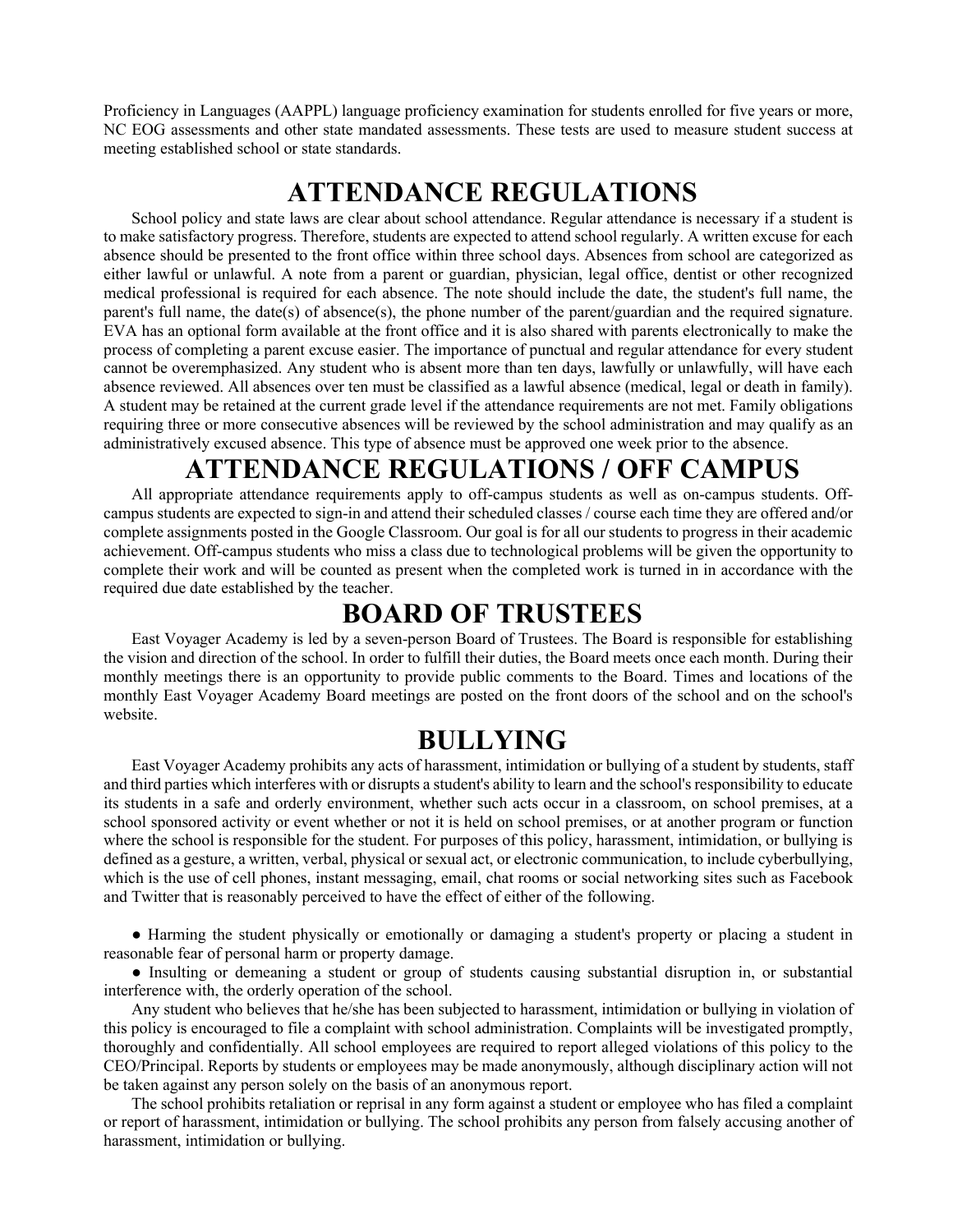The administration expects students to conduct themselves in an orderly, courteous, dignified and respectful manner. Students and employees have a responsibility to know and respect the policies, rules and regulations of the school. Any student who is found to have engaged in the prohibited actions outlined in this policy will be subject to disciplinary action. Any employee who violates this policy will be subject to disciplinary action. The school may also refer any individual who has violated this policy to law enforcement.

Our expectation is that students and staff live up to our Core Values and our motto. **Be Kind. Work Hard. Act Smart.**

# **CAFETERIA INFORMATION**

Students may bring breakfast and/or lunch or they may purchase breakfast and/or lunch at school. The lunch menu is posted on the website at the Payment Portal (Skookii). Orders must be placed by noon on each Friday for the following week. Students are expected to keep the cafeteria neat and clean while making it a pleasant place for all by being courteous and respectful. Families who qualify for free or reduced lunch under federal guidelines will qualify for reduced prices.

#### **Note: As part of our response to the COVID-19 public health crisis, breakfast and lunch will be delivered using a box or bag system instead of a serving line. Students will sit physically distanced while in the cafeteria. OUTSIDE FOOD ITEMS**

Treats sent to school for recognition of birthdays or for class parties must be sealed in the original commercial container. No home baked goods are allowed. Students may not share food brought from home in their lunch boxes or multi packs opened by the student. No sharing of food is permitted during breakfast or lunch except when pre-arranged by the classroom teacher and distributed by the classroom teacher.

# **CHANGES IN STUDENT INFORMATION**

The school offices must have a current address and telephone number at all times. Please notify the front Office Receptionist or the Registrar immediately when changing address, telephone number or place of employment occurs. The school telephone number is (704) 412-6988.

## **CHEATING**

Cheating is not acceptable behavior of East Voyager Academy students and will not be tolerated. Each teacher will explain their classroom procedure concerning cheating. If a teacher confirms a case of cheating or plagiarism, appropriate disciplinary action will be taken to include suspension.

### **CHILD ABUSE**

Any teacher, nurse, counselor, or other school professional acting in an official capacity who has reason to believe a child under age 18 has been subjected to or adversely affected by physical, mental, emotional or educational abuse/neglect must make a report to the County Department of Social Services and/or appropriate law enforcement agency in accordance with North Carolina law.

## **COMMUNICATION**

Communication between students, parents, and school staff is crucial to the success of students. Parents are strongly encouraged to check Class Dojo, Facebook and emails regularly for school news and updates.

To best address your specific classroom concerns, please contact your child's teacher before contacting the school administration as the teacher will have the most information regarding your concern. Parent conferences are welcomed and encouraged. If you would like to meet with your child's teacher(s), please contact them to set up a time and date to talk. We encourage our teachers to meet with parents as a teaching team so parents can get input from multiple sources and classes.

Teachers are asked to respond to email from parents or students within one school day whenever possible. Should you need an immediate response, please call the school. Teachers are expected to meet with parents in conferences as needed. Conferences need to be scheduled with the teacher in advance. Teachers can not meet with parents during arrival and departure times or for drop in meetings.

Note: Parents of off-campus students, please do not use the live classroom link as an opportunity to speak with teachers. This time must be dedicated to classroom instruction.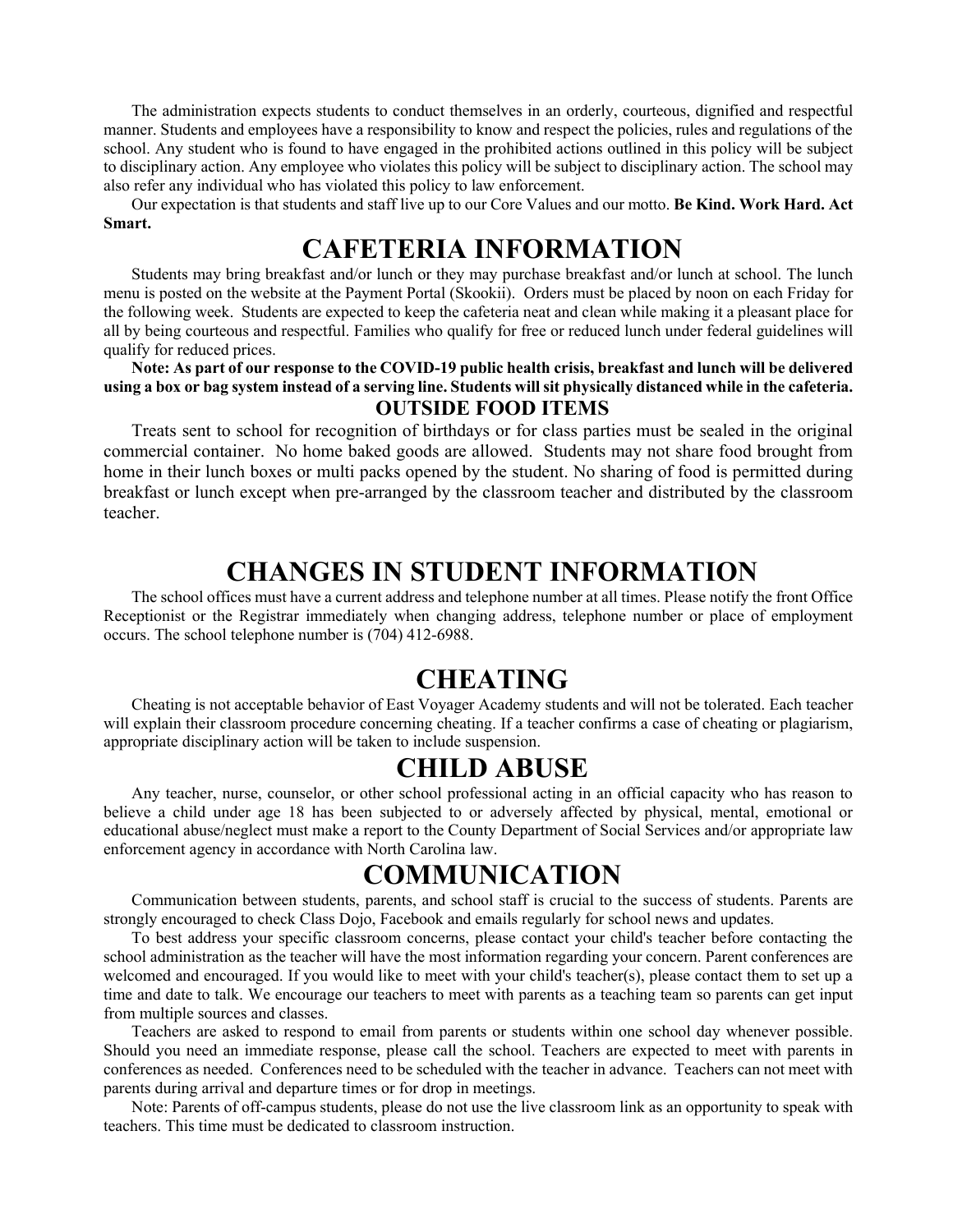# **CONDUCT STANDARDS**

We are aware that students are easily influenced by what they see and hear in the world. However, the climate and culture at East Voyager Academy will be one of respect where students are valued and honored. Student clothing, actions and work should promote respect for all ages, races, sexes, religions and cultural diversity. Student work or attire cannot contain profanity, inappropriate slang, or expressions glorifying, depicting or promoting racism, alcohol, violence, drugs or tobacco products.

# **CONSEQUENCES FOR STUDENT BEHAVIOR**

Students are expected to have proper behavior at all times. The administration will treat all students as individuals while ensuring all students are treated fairly. Students who demonstrate improper behavior may be assigned any of the following consequences: administrative conference, parent conference, temporary removal from class, detention, in-school suspension and/or possible out of school suspension. Serious offenses or continued misbehavior may require a referral for expulsion.

## **Curriculum and Instructional Design**

EVA recognizes the whole-school language immersion model as the most efficient platform for children to achieve bilingual proficiency. We firmly believe that allowing children the opportunity to learn a second language while they are young not only produces stronger students academically, but also teaches them the value of their global citizenship.

EVA strives to serve families across the Charlotte region who desire the rich experience offered through a culture and language immersion education. Our education plan is a whole school Mandarin immersion model. Unlike the traditional method of teaching a second language, the basis of an immersion program requires the target language, which is Mandarin at EVA, to be taught through content rather than as a foreign language. Certain subjects, such as mathematics and science, are specifically taught in the targeted language. Students gain a working knowledge of Mandarin as they are studying subject content. This is the same natural process that occurred as they learned their native language. In the Mandarin instructed classes, no spoken English will be allowed as students are totally immersed in the targeted language.

Research data has shown that a well-designed whole school language immersion model not only offers the most efficient platform for children to achieve bilingual proficiency, but also produces better academic results from its students than traditional one language programs. A second language stimulates different parts of the brain such that bilingual students gain additional cognitive benefits. EVA takes advantage of this fact by aiming for rigorous academic standards. The use of the immersion model gives our students an advantage that will help them better attain the NC standards. Moreover, rich cultural content will be naturally integrated into our program as students learn the new language.

A curriculum hub can be found on EVA website.

# **DISCIPLINE RESPONSE MATRIX**

The framework below provides a guide for students, parents, teachers, staff members and the Leadership Team on how we generally address discipline concerns at East Voyager Academy. This framework is not meant to be inclusive. There may be actions or events that occur outside of those addressed below. The Principal and Leadership Team will always gather factual information and use their best judgment to determine the appropriate disciplinary action(s) to take.

We believe in making sure students understand our behavioral expectations and reinforcing/rewarding positive behaviors. Our goal is for every student to behave properly in school so that they and their classmates have the very best opportunity to learn and grow. However, students who do not demonstrate appropriate behavior will be subject to measured discipline.

| Infraction       | <b>Type of Infraction</b> | <b>Possible Teacher Actions for</b> | <b>Possible Leadership Team</b> |
|------------------|---------------------------|-------------------------------------|---------------------------------|
| <i>C</i> ategory |                           | Offenses                            | <b>Actions for Offenses</b>     |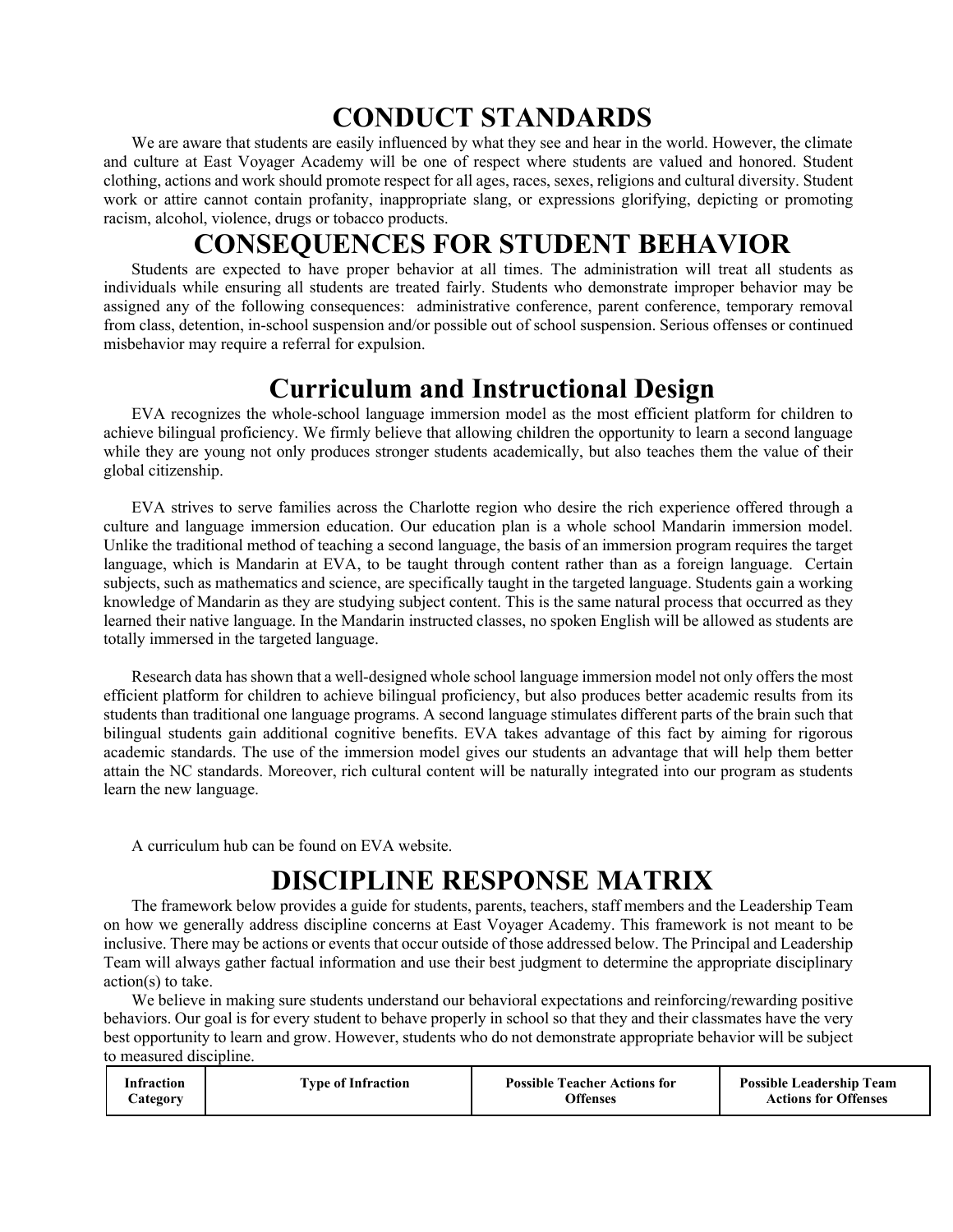| Level 1 | • Refusal to complete class work<br>• Refusal to keep hands, feet, and objects<br>to oneself (minor)<br>• Dishonesty<br>• Blurting out in class<br>• Refusing to follow directions and<br>procedures<br>• Sleeping in class<br>• Dress code violation (first offense)<br>• Any other minor behavior that disrupts<br>the classroom/school environment                                                                                                                                                                             | • Behavior intervention referral<br>• Warning (non-public)<br>· Silent lunch, structured exercise at<br>recess, loss of privilege or rewards, etc.<br>• Call / notify parent<br>• Behavior Reflection Work Packet<br>• For a dress code violation, the<br>student may be required to remain in<br>the front office until a parent provides a<br>change in attire | • Generally, level 1 offenses are<br>not reported to the Leadership<br>Team unless they become<br>chronic                                                                                                                              |
|---------|-----------------------------------------------------------------------------------------------------------------------------------------------------------------------------------------------------------------------------------------------------------------------------------------------------------------------------------------------------------------------------------------------------------------------------------------------------------------------------------------------------------------------------------|------------------------------------------------------------------------------------------------------------------------------------------------------------------------------------------------------------------------------------------------------------------------------------------------------------------------------------------------------------------|----------------------------------------------------------------------------------------------------------------------------------------------------------------------------------------------------------------------------------------|
| Level 2 | • Refusal to keep hands, feet, and objects<br>to oneself (hurt another person)<br>· Disrespect/Defiant Behavior<br>• Profanity<br>· Using hurtful or unkind words toward<br>another student<br>• Attempting to leave school (run)<br>without permission<br>· Public display of affection<br>$\bullet$ Cheating<br>• Inappropriate language or gestures<br>• Inappropriate use of technology<br>• Dress code violation (multiple offenses)<br>• Any other behavior that significantly<br>disrupts the classroom school environment | • Any of the above Level 1 teacher<br>actions<br>• Send to partner teacher's room with<br>work to complete<br>• Send to complete behavior reflection<br>packet<br>· Discipline referral                                                                                                                                                                          | • Speak with the student<br>• Speak with parents<br>• Timeout in the office<br>• Reflection on Be Kind. Work<br>Hard. Act Smart.<br>• Place in another classroom for<br>a designated period<br>• Referral for Behavior<br>Intervention |
| Level 3 | • Repeated Level 1 or Level 2 offenses<br>$\bullet$ Fighting<br>$\bullet$ Bullying<br>• Sexual Harassment<br>• Stealing<br>· Deliberate damage to school property<br>• Leaving school property /unauthorized<br>area                                                                                                                                                                                                                                                                                                              | $\bullet$ Separate student(s) to ensure safety<br>· Notify Leadership Team<br>· Discipline Referral                                                                                                                                                                                                                                                              | · Out-of-School Suspension<br>• Recommendation for<br>expulsion<br>• Notify law enforcement or<br>outside agency as required                                                                                                           |
| Level 4 | • Repeated Level 1-3 offenses<br>· Weapon on campus<br>• Drugs or facsimile drugs on campus<br>· Physical aggression toward staff<br>· Sexual assault / inappropriate sexual<br>behavior                                                                                                                                                                                                                                                                                                                                          | • Immediately notify the Leadership<br>Team<br>· Discipline Referral                                                                                                                                                                                                                                                                                             | • Out-of-School Suspension<br>• Recommendation for<br>expulsion<br>· Notify Law Enforcement or<br>other agency                                                                                                                         |

Note: Off-campus students are subject to the same discipline guidelines as on-campus students. **Ongoing behavioral issues:** 

An intervention meeting will be convened when the number of out-of-school suspensions for Level 1 to 3 infractions equals or surpasses seven days.

The hearing will include the students core teachers, MTSS interventionist or registrar and at member(s) of the Leadership Team. The hearing will determine the best course of action for addressing the students' inability to meet behavioral expectations.

The parents will be required to attend a follow-up meeting to discuss the results of the intervention meeting and determine how best to support their child.

Should a student receive an out of school suspension after the Phase 1 intervention meeting the CEO/Principal/Principal will meet with the parent(s) to discuss the student's future at East Voyager Academy. The CEO/Principal/Principal will indicate that any future behavior referrals may result in recommendation for more serious discipline including recommendation for expulsion.

Should the student have subsequent behavior issues after the parent meeting, the CEO/Principal will strongly consider recommending expulsion from East Voyager Academy

#### **Serious Incident / Action:**

Should a student commit a level 3 offense, the CEO/Principal with input from members of the Leadership Team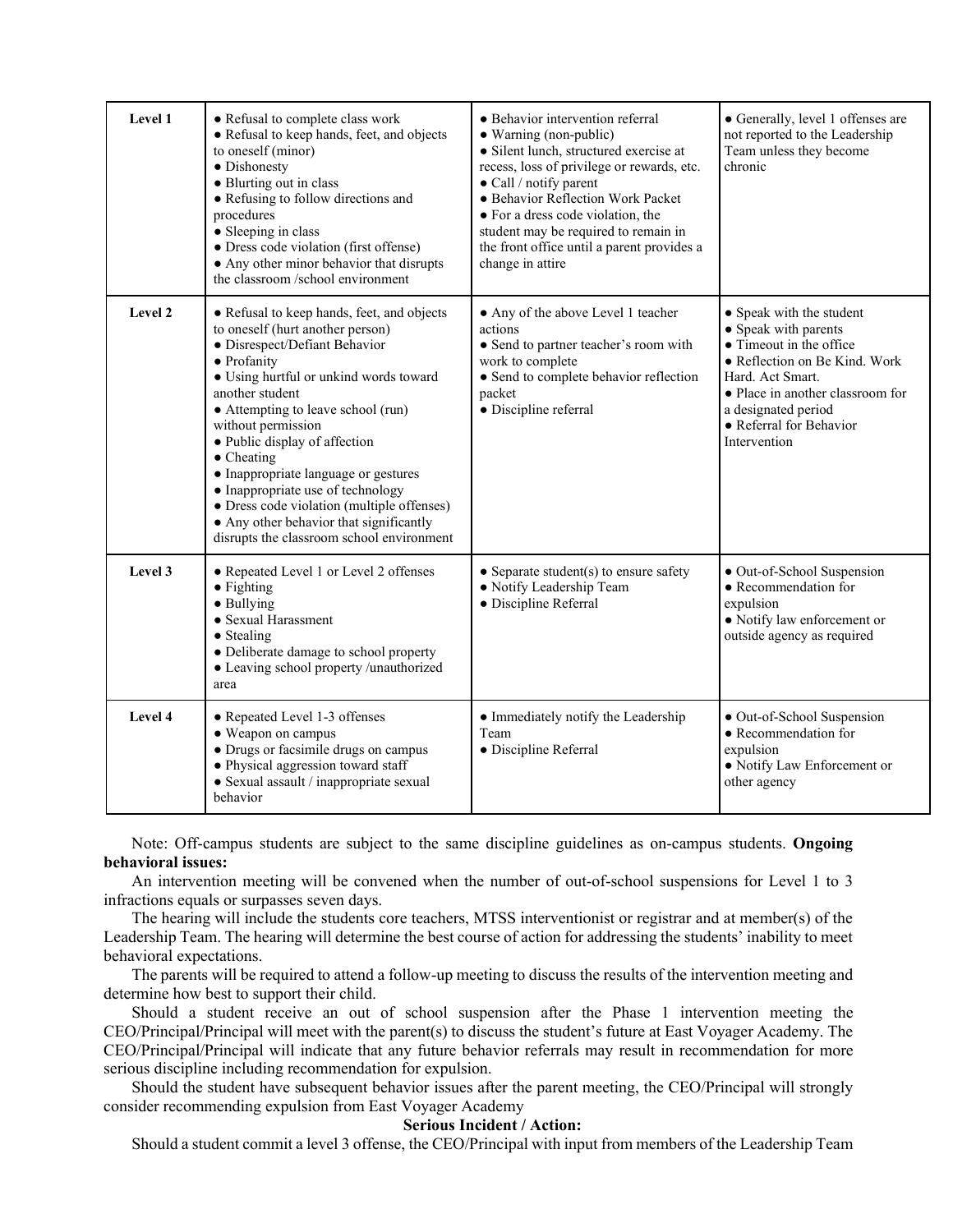will strongly consider recommending expulsion from East Voyager Academy. Level 4 offenses will result in an expulsion.

# **DIRECTORY INFORMATION**

According to school policy, directory information regarding students will be handled in a manner consistent with the Family Educational Rights and Privacy Act (FERPA) as amended. Parents are provided the opportunity to indicate permission for directory or other school media publication.

# **DELIVERY OF ITEMS TO STUDENTS**

Due to allergies and interruptions to instruction, we are unable to deliver flowers, balloons, etc. to students at school. Requests to deliver routine items such as lunches, musical instruments, homework, projects and messages will be honored. Students will be called to pick up such items during designated class change times.

### **DRESS CODE**

Clothing should not be so extreme or inappropriate to the school setting as to disrupt the educational process. Therefore, clothing deemed distracting, revealing, overly suggestive or otherwise disruptive will not be permitted. Clothing or accessories (IE. book bags, jewelry, hats, etc.) that display alcohol, tobacco or other drug symbols are not permitted. Skirts, dresses and shorts will be no shorter than 3 inches above the knee. Special dress or costumes may be worn during the school day for special occasions when approved by the CEO/Principal. Hats, hoods and bandannas are not permitted inside the school building.

**Note**: In response to the COVID-19 public health crisis students are required to wear face masks..

# **EARLY DISMISSALS**

Students are expected to attend each class each day of the school year, except for medical and family emergencies. In case of an emergency or an unusual need to leave campus before the end of the school day, an early dismissal for a student may be requested by the parent/guardian. For middle school attendance, classes missed due to an early dismissal are counted as class absences.

Please follow these guidelines when requesting early dismissals:

● Except in an emergency, early dismissal must be requested in writing by the parent/guardian.

● Dismissal notes must include the following: student's name and grade, date and time of early dismissal, reason for early dismissal, telephone number where parent/guardian can be reached and the signature of the parent/guardian.

● At the time of dismissal, the student will be called to report to the front office to be signed out. Students are not allowed to leave school unsupervised. A parent/guardian must pick them up and sign them out prior to 2:30 pm. From 2:30 until 3:30 parents will use the carline process to pick up their student.

Special note: As we are working to keep our school safe and healthy during the COVID-19 public health crisis, non-student staff access to the school is limited.

# **EMAIL & INTERNET USE**

- Students are responsible for appropriate use of the Internet, email and the school network.
- Network usernames and emails belong to East Voyager Academy.
- Passwords must be kept secure.
- Communication on our network, and East Voyager Academy email, will be monitored.
- All communications should comply with the Children's Internet Protection Act.

● Prohibited files, including profrane images, songs, text, and multimedia are not to be visited nor downloaded on school devices.

- Users should not expect files created on East Voyager's devices or network to be private.
- Students will not attempt to filter or block internet communication while on the EVA network.

● East Voyager Academy is not liable for harm or injury that is the consequence of any inaccurate information the user may obtain through the Internet and Electronic Mail Services.

● Misuse of email and the Internet will result in disciplinary action.

# **EMERGENCY DRILLS**

The school will hold regular emergency drills. It is expected that all students on campus at the time of such drills will participate fully. Failure to do so could possibly put other students in danger and will be treated as a serious discipline offense. Should you find yourself on campus while a drill is taking place, please participate with your child. We have three basic emergency drills:

● Evacuation – An evacuation occurs when there is a reason that all staff and students must leave the school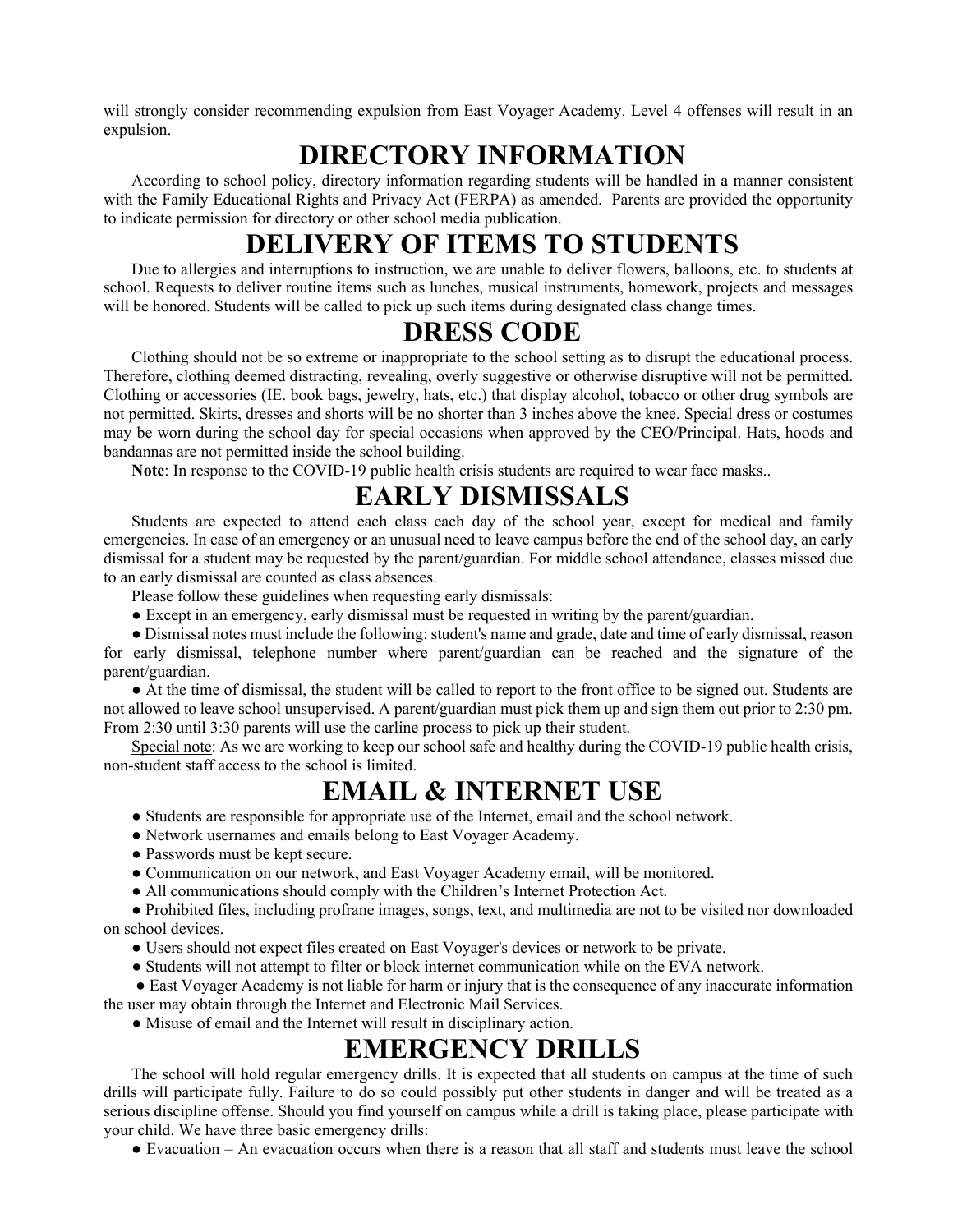building. The most common evacuation drill is a fire drill.

● Lockout – During a lockout, the perceived danger is outside of the school. This is normally implemented when a crime has taken place in the vicinity of the school. No one will be allowed in or out of the building during a lockout. All activities inside the school continue as normal.

• Lockdown – During a lockdown situation, the perceived danger may already be inside the building or specifically directed toward a target in the school. All students and any person in the school seeks immediate shelter. All activities cease. Students MUST remain quiet.

### **FEES**

There may be occasions when students/families have received services or materials that must be paid for with fees. Examples include late fees for school provided services, extracurricular activities, supplemental academic material (including student workbooks), technology fees, etc. Fees are not refundable. Additional expenses may include class field trips, school t-shirts, yearbooks, fall and spring school pictures and event admission tickets. Families who qualify for assistance or reductions in fees based on grant or family income requirements will be notified.

### **FERPA NOTICE**

The Family Educational Rights and Privacy Act (FERPA) (20 U.S.C. § 1232g; 34 CFR Part 99) is a Federal law that protects the privacy of student education records. The law applies to all schools that receive funds under an applicable program of the U.S. Department of Education.

FERPA gives parents certain rights with respect to their children's education records. These rights transfer to the student when he or she reaches the age of 18 or attends a school beyond the high school level. Students to whom the rights have transferred are "eligible students."

- Parents or eligible students have the right to inspect and review the student's education records maintained by the school. Schools are not required to provide copies of records unless, for reasons such as great distance, it is impossible for parents or eligible students to review the records. Schools may charge a fee for copies.
- Parents or eligible students have the right to request that a school correct records which they believe to be inaccurate or misleading. If the school decides not to amend the record, the parent or eligible student then has the right to a formal hearing. After the hearing, if the school still decides not to amend the record, the parent or eligible student has the right to place a statement with the record setting forth his or her view about the contested information.
- Generally, schools must have written permission from the parent or eligible student in order to release any information from a student's education record. However, FERPA allows schools to disclose those records, without consent, to the following parties or under the following conditions (34 CFR § 99.31):
	- o School officials with legitimate educational interest;
	- o Other schools to which a student is transferring;
	- o Specified officials for audit or evaluation purposes;
	- o Appropriate parties in connection with financial aid to a student;
	- o Organizations conducting certain studies for or on behalf of the school;
	- o Accrediting organizations;
	- o To comply with a judicial order or lawfully issued subpoena;
	- o Appropriate officials in cases of health and safety emergencies; and
	- o State and local authorities, within a juvenile justice system, pursuant to specific State law.

Schools may disclose, without consent, "directory" information such as a student's name, address, telephone number, date and place of birth, honors and awards, and dates of attendance. However, schools must tell parents and eligible students about directory information and allow parents and eligible students a reasonable amount of time to request that the school not disclose directory information about them. Schools must notify parents and eligible students annually of their rights under FERPA. The actual means of notification (special letter, inclusion in a PTA bulletin, student handbook, or newspaper article) is left to the discretion of each school. Annually parents have the opportunity to provide their preference regarding consent for "directory" information on the enrollment and re-enrollment questions in Lotterease.

### **FUNDRAISING**

Various groups and clubs will sponsor fundraising for a variety of charities and organizations. Participation is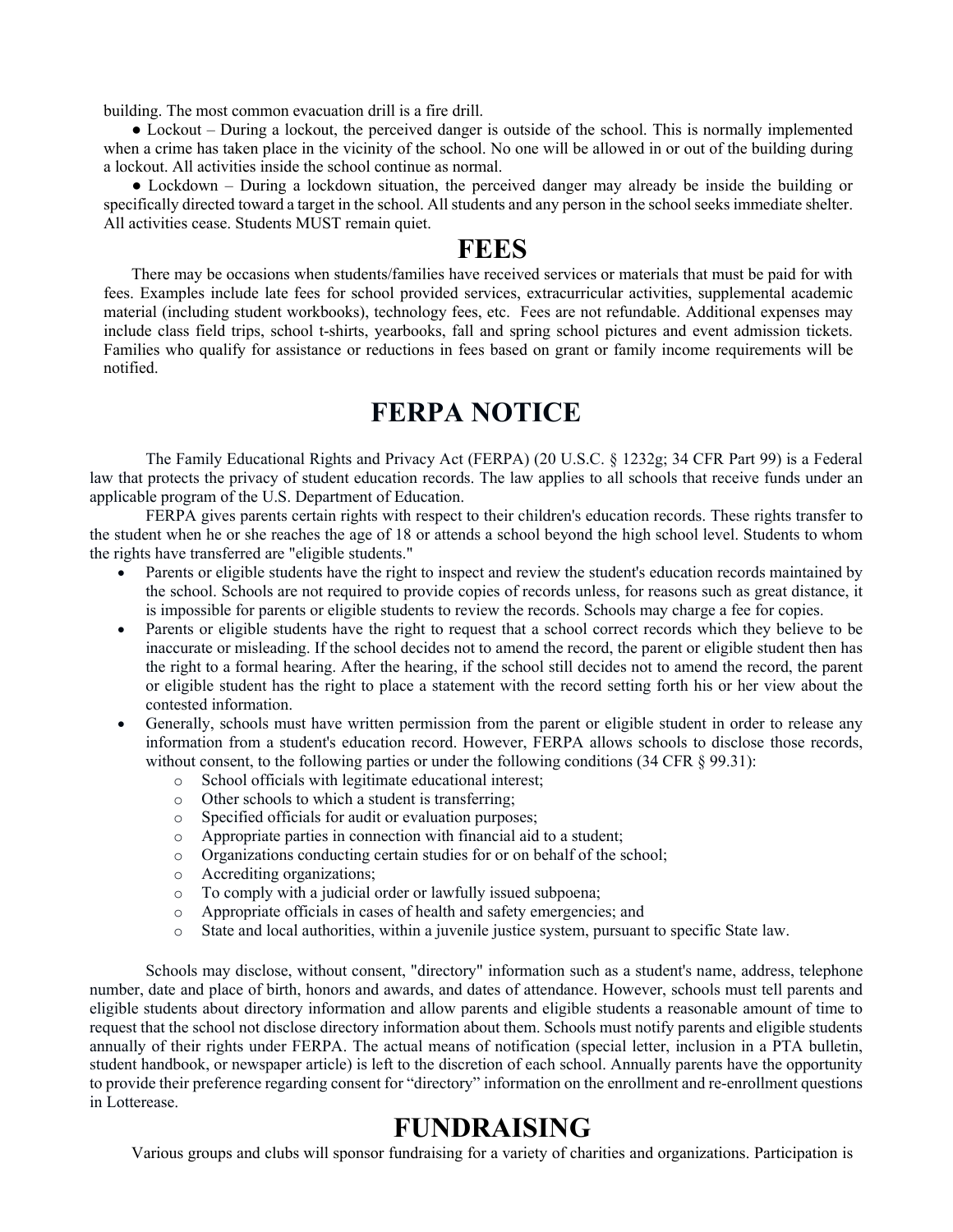voluntary. All requests to fund raise must be approved by the School Finance Office and the Principal..

### **GIFT GIVING**

We recognize that our students develop close relationships with their fellow classmates and may want to give gifts. However, in order to maintain the academic environment, and provide a space where all students feel included, the giving of personal gifts between students is not allowed on school grounds.

# **GRADE REPORTS AND DISTRIBUTION**

Report cards and interims will be issued eight times per year. The grading scale below will be utilized for all students.

 $A = 90 - 100$ 

 $B = 80 - 89$ 

 $C = 70 - 79$ 

 $D = 60 - 69$ 

 $F =$ Below 60

Parents will be contacted for a conference if their child has a 59 or lower average in any core subject at the end of the grading period.

### **HALL PASSES**

Students are expected to remain in class or assigned areas. Staff members will issue written passes for a student to leave class or an assigned area. The pass must specify the student's name, destination, date and time. Students who "cut" class or wander to areas not allowed by the pass will be subject to disciplinary action.

### **HEALTH ROOM PROCEDURES**

EVA does not have a school nurse on staff. Staff members are trained in CPR and First Aid and designated staff members are trained and responsible for providing students with medications as directed by the student's physician.

The classroom building is equipped with a first aid station to care for minor illnesses or injuries that occur at school. Injuries or health concerns that occur outside of school should be treated at home or by your healthcare provider. The school cannot diagnose or prescribe treatment. This is the responsibility of your family physician or health care provider.

There are times when a student should remain at home for his/her own welfare and for the protection of others. Students who have had any procedure requiring the use of sedation and/or anesthetic should not return to school until the anesthetic has completely worn off.

Students with a temperature of 100.4 or greater must remain home until their temperature is normal for 24 hours without the use of fever reducing medication. Students with vomiting or diarrhea must remain at home until they have been symptom free for 12 hours and been able to tolerate a meal. For other conditions that would require your child to remain at home please see the NC Department of Health and Human Services School Exclusion List for students. The exclusion list may be found at [https://ncchildcare.ncdhhs.gov/Portals/0/documents/pdf/C/Communicable\\_Diseases\\_and\\_Exclusion.pdf](https://ncchildcare.ncdhhs.gov/Portals/0/documents/pdf/C/Communicable_Diseases_and_Exclusion.pdf?ver=2U5iu6C2l1d209fHKIHp0A%3D%3D)

If a student develops a communicable disease, the parent should notify the school registrar/attendance officer.. This will allow notification to teachers to observe other students for symptoms or to notify appropriate persons if needed. Parents should also notify the school registrar/attendance officer of any special health needs.

In the event a student becomes ill or injured and needs to go home, the persons listed on the health card will be contacted and expected to come for the child immediately. For this reason, the school should be kept up to date on any changes in phone numbers of those persons to be contacted in an emergency. When parents are called to pick up a sick child, they must make arrangements to pick up as soon as possible.

Medications to be taken during school hours must be brought to school and delivered to the Registrar or Family Liaison in the original container with all labels intact. Over the counter medications should only be sent to the school for a specific condition your child is known to experience. Whenever possible, medications should be given before or after school. All medications must be accompanied by parental permission and prescription medication also requires written authorization from the prescribing physician or health care provider. Herbals, food supplements, alternative medicinal products and other items that do not have FDA approval will not be provided at school.

Most of the student visits to the front office with a health concern do not require verbal notification of a parent or guardian. The school will send an Owie Form home to the parent for notification of a minor injury and the parent will be called for any more serious injury or symptoms.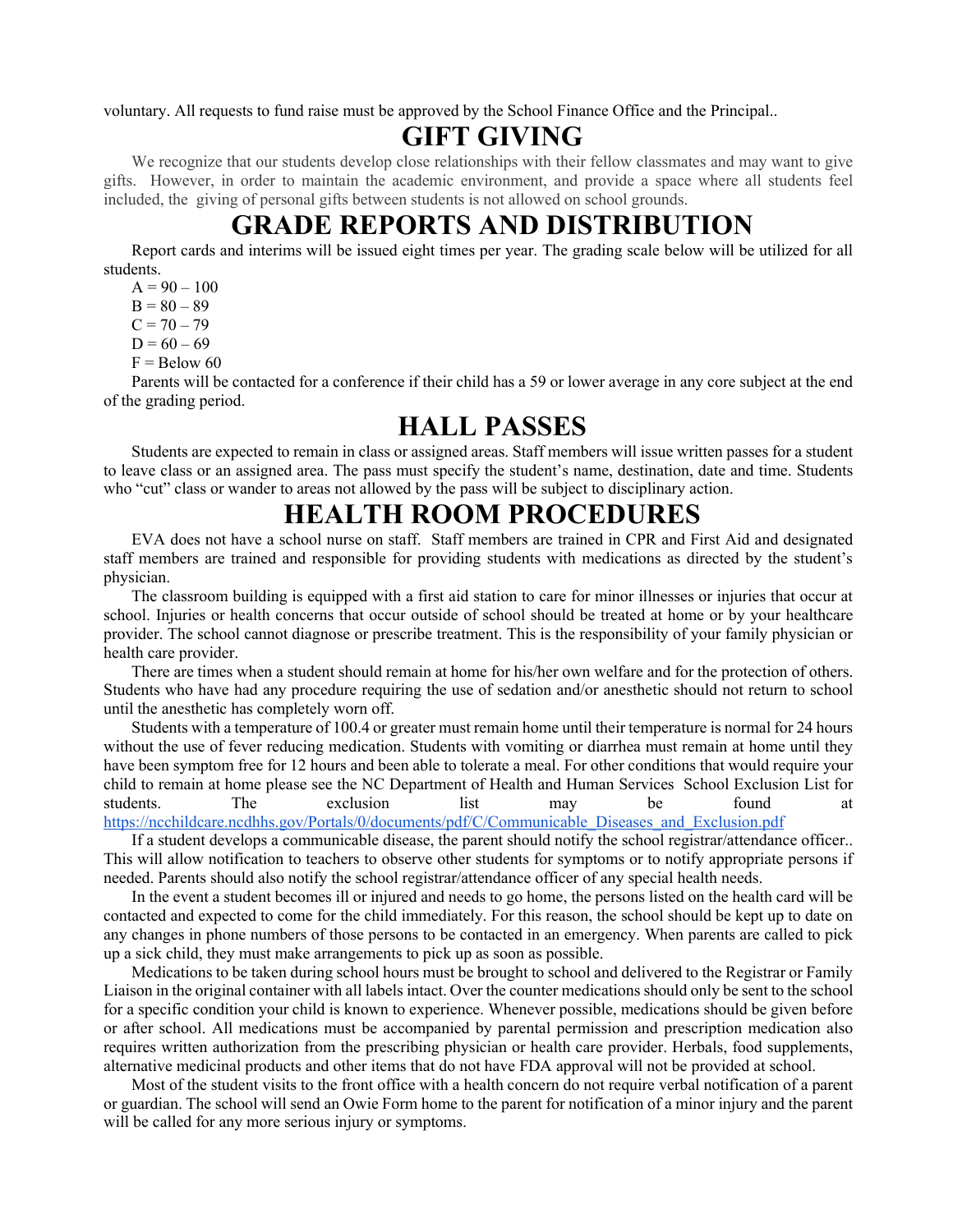Note: During the COVID-19 public health crisis we are taking special precautions to keep our school safe and healthy and to respond to any potential COVID-19 cases. This is a very dynamic situation where guidance and information is changing rapidly. EVA follows the guidelines of StrongSchools NC Public Health ToolKit provided by the NC Department of Health and Human Services.

# **HOMEBOUND INSTRUCTION**

In some cases, an illness or medical condition may require a student to miss school for an extended period of time. Please contact the registrar or Chief Academic Officer to discuss whether medical homebound, remote learning or another program might be necessary. It is the parents' responsibility to complete appropriate documentation to request services. Parents whose children require homebound must have the appropriate forms completed by the physician before homebound may begin.

### **HOMEWORK**

We expect students to read for 20 minutes each night and to spend at least 15 minutes on Mandarin. Students are also expected to complete classwork in class. Any incomplete classwork may be assigned as homework.

Teachers may assign limited class-level homework to reinforce in-school learning and may assign individual homework to students to remediate or enhance in-school work.

Any homework will be used to reinforce student learning.

Teachers will provide expectations for homework for their grade level and content areas. It is the student's responsibility to see that daily preparation for each class is completed. It is the parent's responsibility to recognize that students who do their homework will have a greater chance for academic success and to help students make school work a top priority.

# **INDIVIDUAL WITH DISABILITIES ACT (IDEA)**

Students ages three through 21 years of age may receive services under IDEA if the student needs special education and related services to benefit from his or her educational program. A team decides if a student qualifies for services under IDEA. The team includes the student's parent(s) or legal guardian, teachers and other school staff. The team develops an individualized education program (IEP) if the student meets federal and state requirements. The IEP outlines a plan for helping the student receive a free, appropriate public education and meet goals set by the team.

# **LIBRARY**

The library maintains a variety of materials and media to enhance and expand student learning in both English and Mandarin. The library is open during the school day. A free loaner library is available for students in the cafeteria. Students are encouraged to find a book to read during early morning drop off and to take home that book to complete reading. Students are encouraged to return books to the little library when they have completed reading the book. This library is operated on the honor system. On-line library services are provided to students and parents.

### **LOST AND FOUND**

Parents are asked to label their student's personal items (jackets, sweaters, lunchboxes, water bottles, notebooks, etc.) with the student's full name. If items are lost, parents and students are asked to check the lost and found area in the school office. Any items that are unclaimed by the last day of each month will be donated to charity.

## **MAKE-UP WORK**

Students will be permitted to make up work missed during an absence. This work must be completed within three days unless an extension is granted by the teacher. Parents and students are encouraged to check the Google Classroom for assignments. Students whose absence results in missing a test will be provided a scheduled opportunity to make up the test(s) missed within three days. In rare cases, the principal may provide extra make up days for assignments.

# **Multi-Tiered System of Support (MTSS)**

MTSS is a multi-tiered framework which promotes school improvement through engaging, research-based academic and behavioral practices. NC MTSS employs a systems approach using data-driven problem solving to maximize growth for all. North Carolina Department of Instruction's vision for MTSS is that every North Carolina pre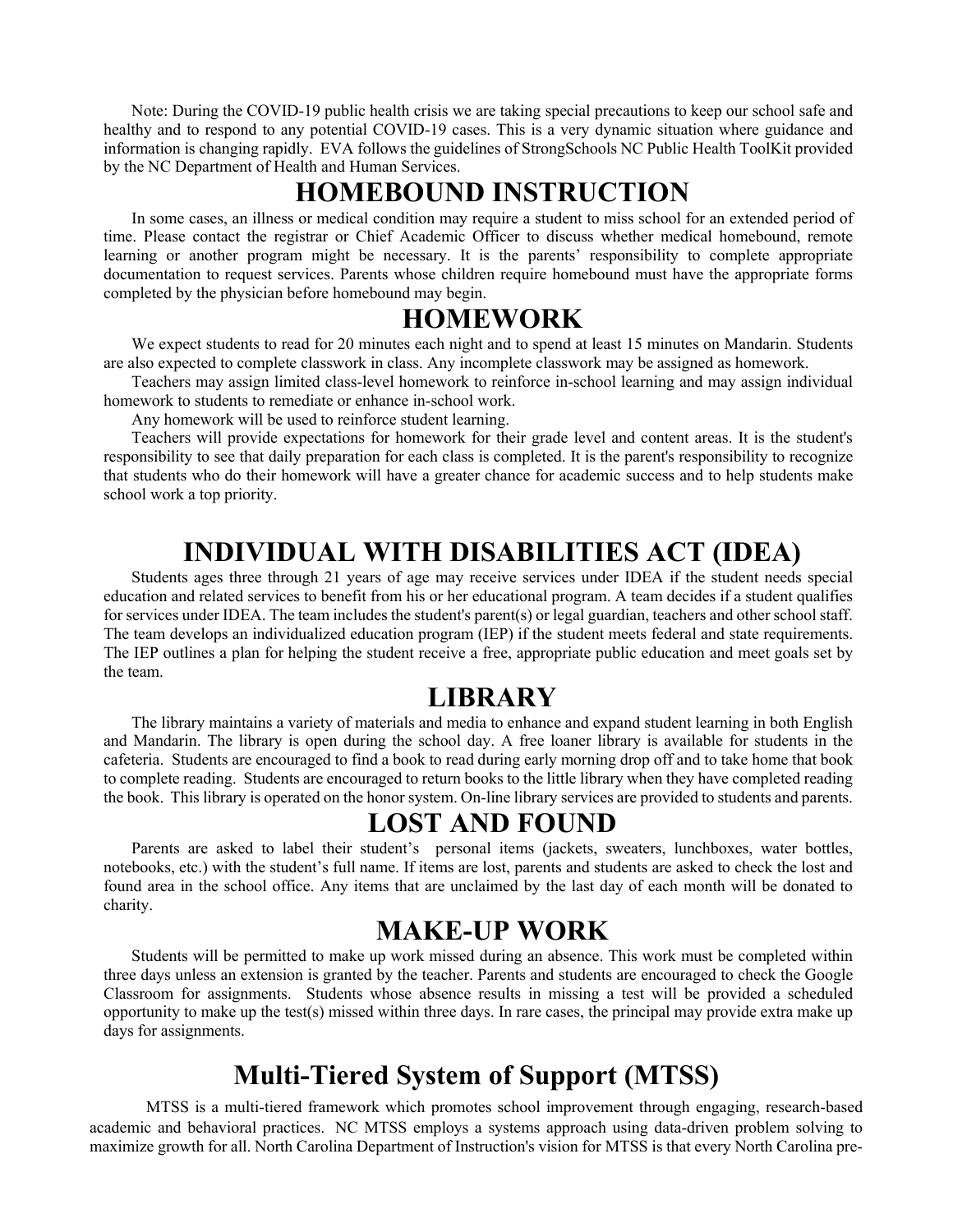kindergarten-12th grade public education system implements and sustains all components of a Multi-Tiered System of Support to ensure college, career, and community readiness for all students.

# **OFF-CAMPUS POLICIES**

We are very excited that we can offer both on-campus and off-campus learning opportunities for our students. This is a new system for all of us. Together, we will ensure that all our students stay on track and have a great school year.

Administration will evaluate off-campus learning each 9 weeks and make changes which may affect offerings, and/or student schedule. Parents will also have the option to switch campus choice each 9 weeks. The CEO/Principal will consider other changes to a students learning system on a case-by-case basis. We recognize that off-campus parents are taking on additional responsibility for their child(ren) learning.

#### *Tips for Keeping Your Learner On Track*

- Create alarms for your student that indicate when they need to switch class.
- Print out a schedule and keep it visible.
- Set the student up so that a wall is behind them.
- Allow the student to wear earphones.
- Work with your student to decide how to use Flex Time.

● Request your homeroom teacher to attach you as a guardian via Google Classroom. This will allow you to receive weekly summaries.

#### *Parent Responsibilities to Maintain Academic Environment*

● Avoid hovering. We know students will need some help, but avoid coming on camera, or allowing others to view the lessons. This helps us comply with FERPA requirements and ensures students get as close of a school experience as possible.

● Once you are comfortable that your child has mastered the technical aspects of off-campus learning, it is best to remove yourself from the learning environment. Parents being in the room when learning is to occur can be distracting and inhibiting to students.

● Do not interrupt or speak during direct instruction. If you need to speak with the teacher, please set up a virtual meeting via email.

#### *Usual Flow of the Day*

- Open AM Google Classroom
- Check the Stream to see if there is anything to work on prior to the meeting.
- Join Meet at appropriate time. Note: the meet link won't unlock until it's time to join.
- Once Direct Instruction is over, go back to Google Classroom and find your independent practice.
- Repeat for next classes
- Use Flex Time to eat, get a little free time, read, and take a device break**.**

### **Parent Involvement and Communications**

#### **Quality Assurance**

We want parents to feel welcomed in our school. Your input is appreciated and desired. If you need to voice a concern, please take the following steps:

Step 1- Contact your child's teacher to discuss the problem. Email is the quickest way to get a reply from teachers. They are teaching during the day and are not usually able to take phone calls until the afternoon. Our teachers are readily available to discuss concerns regarding your child. Teachers are expected to respond within 24 hours during the weekday.

Step 2- Contact the Principal or if an academic concern, the Chief Academic Officer. Parental concerns that cannot be resolved by the teacher should be redirected to the next level within the school. Your school administration is qualified and possesses the decision-making skills to solve most problems that may arise. If you have exhausted all levels of communication within the school, you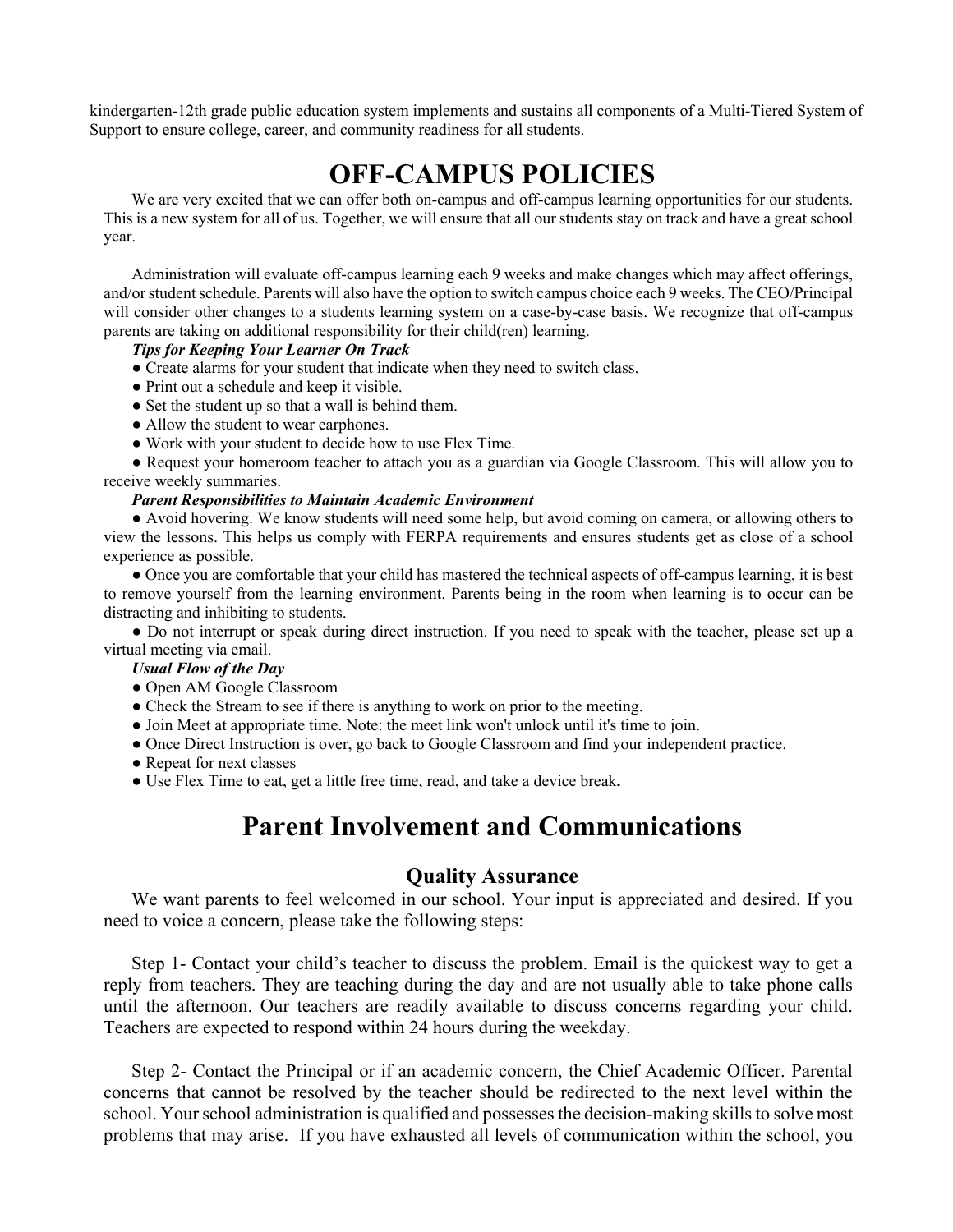may appeal to the Board of Trustees by providing the Board chairman with a written statement of you concern. Contact information for board members is available on the school website.

#### **Volunteering**

Parents are encouraged to participate in school-related activities, including those pertaining to curriculum and instruction, such as tutoring and storytelling. Volunteers may also help as office helpers, classroom assistants, school project or event directors. Monitors are needed on the playground and at student drop-off and pick-up. Other opportunities will arise during school events, extracurricular activities and community outreach projects.

 If you are an employee of a business or a member of an organization that would like to volunteer to partner with our school, please contact the school office. Volunteer partnerships involve direct and indirect support to students, teachers and schools through donated time and resources.

A log of volunteer hours is kept in the school office. Volunteers are recognized annually.

#### **Field Trips**

We love to have parents participate on our field trips. Volunteers are welcomed to serve as chaperones. Parent chaperones are vital to ensure the safety of our students. We ask all chaperones to remain vigilant and attentive to all students throughout the trips. Due to insurance requirements, babies and children who are not enrolled at EVA may not attend field trips.

#### **Parent Conferences**

Formal parent/teacher conferences are held after the first quarter and before the third quarter to facilitate open communication between parents and teachers regarding students' progress. Refer to the school calendar for specific dates. Dates are set in the months of October and February.

EVA has an open-door policy. We want you in our school and encourage you to visit your child's classrooms. For student safety and to keep disruptions at a minimum, please sign in at the front office. Conferences with teachers and administrators can be scheduled at any time during the year.

#### **Parent Advisory Council**

The parent advisory council meets quarterly to review programs, curriculum and progress for federal and state funded programs such as AIG, NC ACCESS, Title I, ML, and EC among other special programs and grants. The valuable input of parents helps guide planning and budgeting decisions.

#### **Board of Trustees**

The Board of Trustees is a seven-member body with each member serving three year terms. Opportunities for parents to serve on the board via election or appointment are announced on the school website and through Bright Arrow email and text communications.

## **PARENT TEACHER ORGANIZATION (PTO)**

The PTO is an important partner for our school. This organization provides parents and teachers with an opportunity to improve facilities and sponsor events and programs that are not normally funded. PTO members volunteer to help monitor testing, chaperone, plan special events, raise funds for projects and teachers and contact volunteers for special school needs. All parents are encouraged to join the PTO.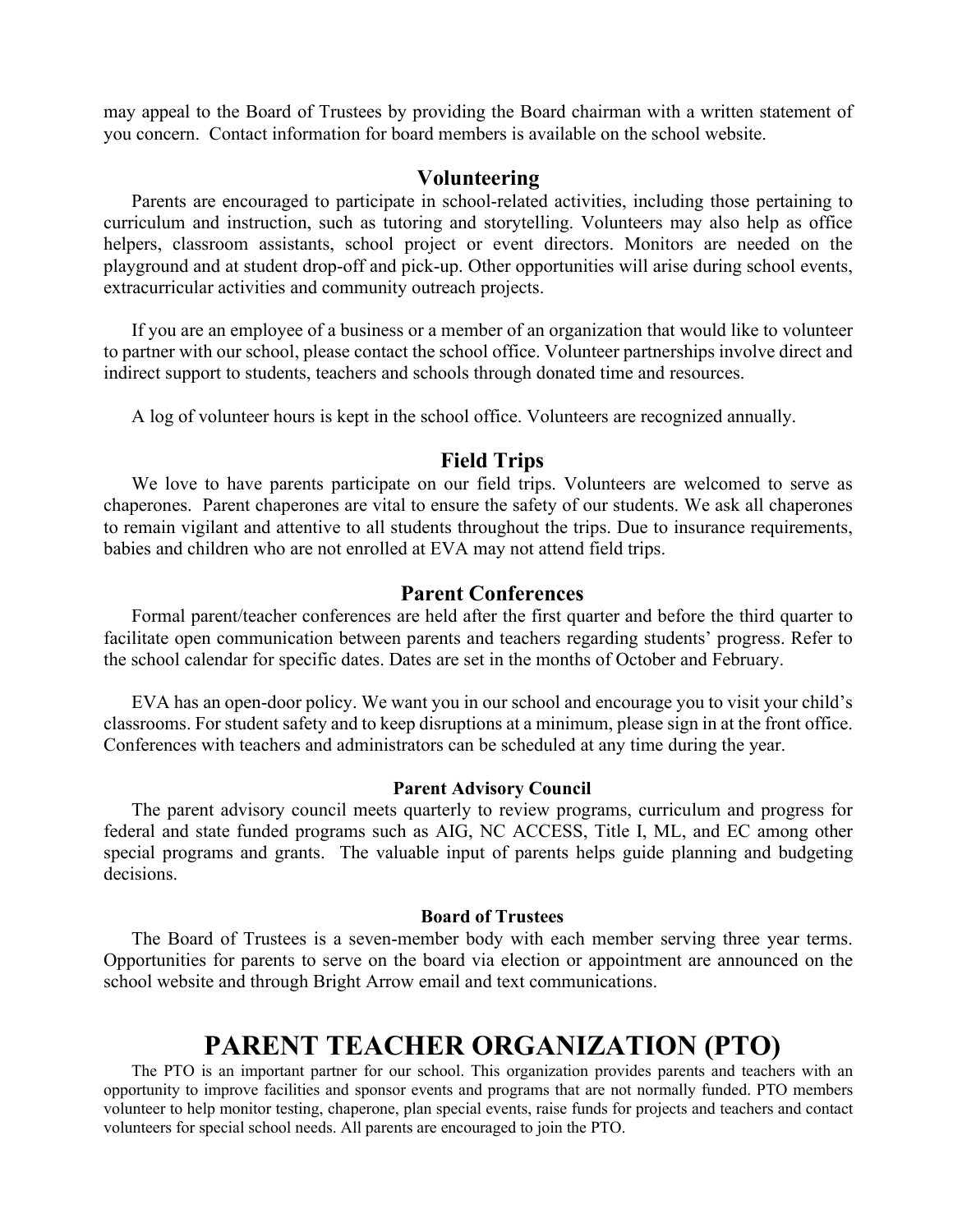# **PAYMENTS**

Methods of payment are cash, credit card (online only), bank card (online only), checks or money order. Checks and online payments should include parent(s) full name, street address, phone number, child's name and purpose for payment. When providing a check as payment, you authorize us either to use the information from the check to make a one-time electronic fund transfer from your account or to process the payment as a check transaction. If your payment is returned unpaid, we will collect a \$30.00 fee through an electronic fund transfer from your account or directly from you. This procedure applies to checks made to the school or to the PTO. Payments may also be made online through www.eastVoyagersc.org. For payments made online a surcharge may be assessed.

# **PERSONAL PROPERTY**

Personal property that interferes with instruction should not be brought to school without the permission of a teacher or administrator. The school cannot and will not be responsible for lost, misplaced or stolen items or valuables.

# **Promotion, Retention, and Acceleration of Students**

As the instructional leader of a school, the principal is responsible for making the decision to promote a student to the next grade or course level, retain a student at the same grade level, or accelerate a student beyond the next grade level. The principal shall follow guidelines established by the State Board of Education and the East Voyager Academy Board of Trustees in making the decision to promote, retain, or accelerate a student. Students will be taught the North Carolina Standard Course of Study in a challenging Mandarin immersion instructional framework.

#### **I. Definitions**

The following definitions apply to the provisions of this regulation:

#### **A. Adequate progress**

Student performance at or near grade level as indicated by student work, assessment data, and other evaluation information.

#### **B. Focused intervention**

Help for students in attaining competency goals and objectives, based on an evaluation of what the student knows and is able to do. Strategies for helping the student shall be based on the evaluation of the student's work.

#### **C. Extended Content Standards: Extensions of the North Carolina Standard Course of Study (NCSCOS)**

Students with significant cognitive disabilities participate in the NCSCOS through use of the Extended Content Standards. The Extended Content Standards are established at each grade level for the content areas of Science, English/Language Arts, and Mathematics. The content standards of the NCSCOS have been expanded while maintaining the essence of that standard, thereby ensuring that all students with significant cognitive disabilities have access to, and make progress in, the general curriculum. The Extended Content Standards establish an expectation of what students should be able to know and be able to do that differs in depth and complexity from the expectations for other students at a particular grade level

#### **D. Grade-level proficiency**

A score at or above grade level on local assessments or on North Carolina End-of-Grade (EOG) tests in reading and mathematics in grades three through eight, or a score at or above Level III on NC End-of-Course (EOC) tests in courses in which high school credit is earned.

#### **E. Multi-tiered System of Support (MTSS)**

MTSS is a system of data-driven problem-solving and research-based instructional practices used to address concerns for all students. In a typical Multi-Tiered System of Support, Tier 1 includes the differentiated core instruction all students receive. Tier 2 includes supplemental instruction/intervention provided in addition to Tier 1 for students identified "at risk" and/or not meeting benchmarks. Tier 3 includes intensive, small group or individual interventions for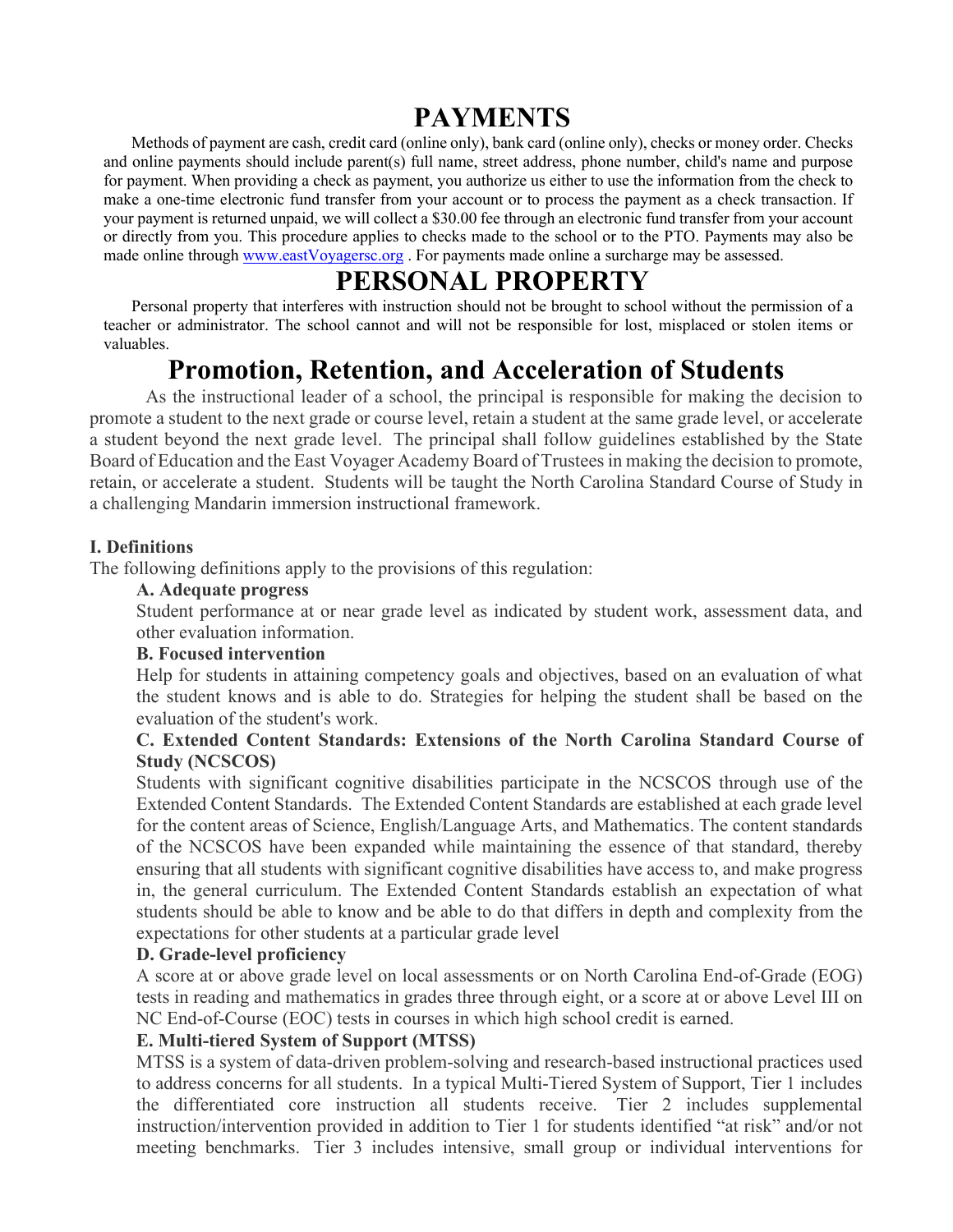students showing significant barriers to learning the skills required for school success. Parents/guardians are to be notified when a student is brought to the MTSS Tier 2 Team for intervention consideration and given the opportunity to provide input. When a child is identified as needing Tier 3 support, parents shall also be invited to participate in meetings concerning their child.

#### **F. Parent**

One or both of a student's parents, legal guardian(s) or other legal custodian(s).

#### **II. Elementary School Promotion Standards**

#### **A. Elementary School Promotion Guidelines**

In order to be promoted, a student in the elementary grades must demonstrate mastery of grade level skills. Mastery of grade level skills shall be determined by measuring the student's performance and understanding of the standards in the assigned subject area.

#### **B. Retention Limits**

The decision to retain a student shall be made by the principal. A principal should not retain a student more than one time during elementary school.

#### **C. Kindergarten to Grade 8**

The teacher shall provide Tier 1 and Tier 2 MTSS interventions for any student who scored below grade level on assessments at the end of the previous school year and/or performs below grade level on approved assessment during the current school year (including EOGs, BOG3, i-Ready test) or is otherwise at risk for academic failure. Teachers must document all actions taken pursuant to this section, including efforts to contact parents.

1. Students will be assessed periodically, using approved assessment instruments.

2. Within five school days of the fall i-Ready test teachers must review the student's i-Ready test result (for K-5th grade), and the previous year's End-of-Grade (EOG) test result (for 4th-5th grades), or Beginning-of-Grade Reading 3 (BOG3) (for 3rd grade) and any other pertinent school records.

3. By the end of first quarter, for each student who is not performing on grade level in math, reading, science (as applicable) or writing (as applicable), or is otherwise at risk for academic failure, the teacher must follow the MTSS process and provide Tier 1 and Tier 2 interventions.

4. During the third quarter, for a student performing below grade level or otherwise at risk for academic failure, the teacher must notify the student's parent of the possibility that the student will be retained. The notification may be mailed or sent home with the report card and a copy of the notice must be provided to the Principal.

5. In conjunction with the third quarter progress report, for a student who may be retained at the end of the school year, the teacher must make an additional parent contact in person or virtual. Documentation must be provided to the principal.

#### **D. Grade 3 Read to Achieve Program**

Students must meet the requirements for reading proficiency as set forth in the Read to Achieve program, as administered by the North Carolina Department of Public Instruction.

#### **III. Middle School Promotion Standards and Accountability Procedures A. Middle School Promotion**

In order to be promoted, a student in the middle school years must demonstrate mastery of the standards in the assigned content area. Mastery of assigned standards shall be determined by measuring the student's performance and understanding through multiple means of assessment.

**B. Grades 6 - 8: Remediation and MTSS Requirements**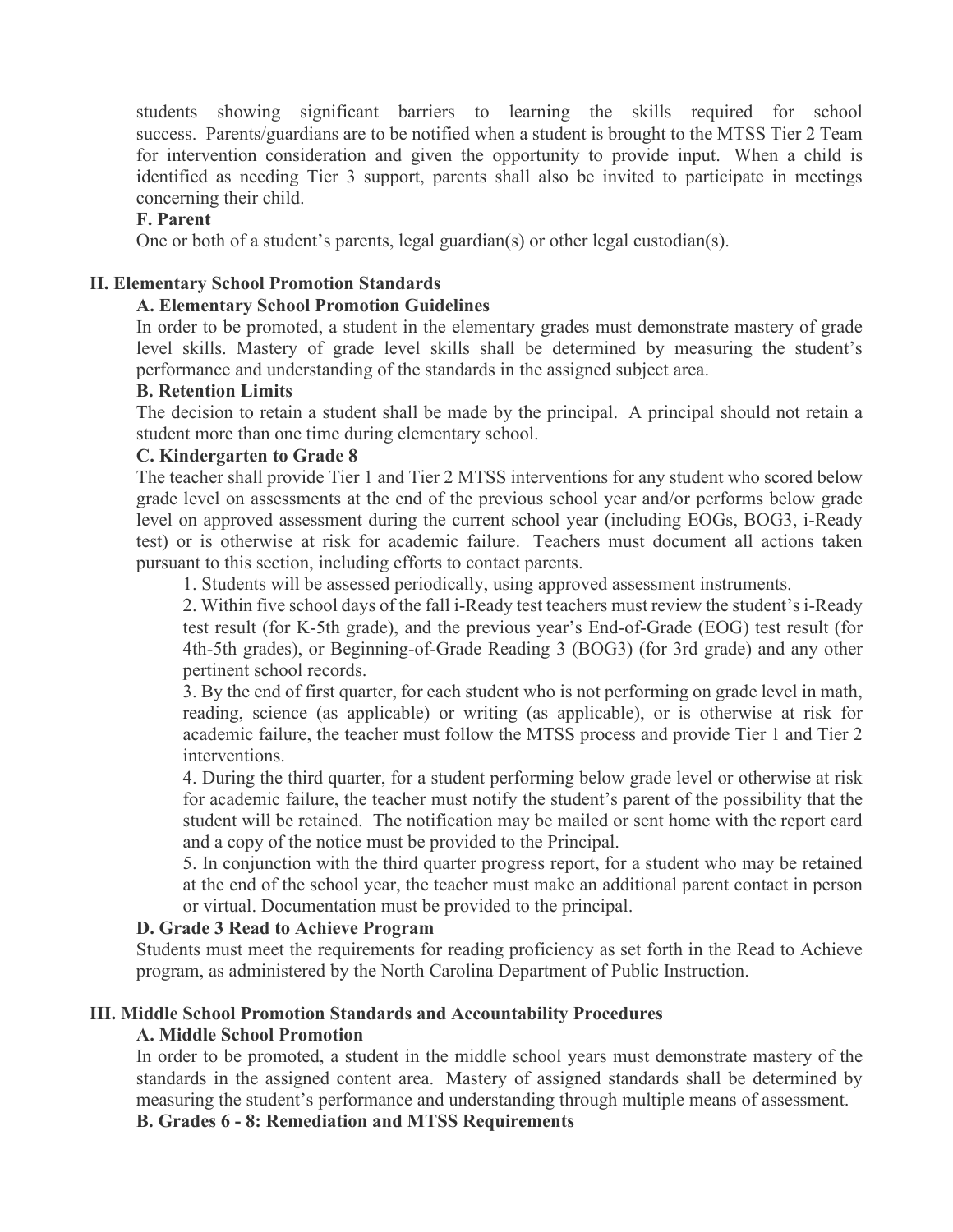The appropriate subject area teacher must provide Tier 1 and Tier 2 MTSS interventions for any student who scored below Level III on an EOG (and subsequent retest) in the previous school year, performs below grade level on approved assessments during the current school year, or is otherwise at risk for academic failure. Teachers must document all interventions, including efforts to contact parents.

1. Within five school days of the fall i-Ready test teachers must review the student's i-Ready test result, and the previous year's End-of-Grade (EOG) test result, and any other pertinent school records.

2. Students will be assessed periodically, using various approved assessment instruments.

3. By the end of first quarter, for each student who is not performing on grade level in math, language arts, science or social studies, the teacher must provide Tier 1 and Tier 2 MTSS interventions (Referral to the Intervention Team as necessary).

4. Following the end of second quarter, for a student who is performing below grade level and is at risk of academic failure in math, language arts, science or social studies, the teacher must notify the student's parent of the possibility of the student's non-promotion (retention). The notification may be mailed or sent home with the second quarter report card. The teacher must document the parental contact.

5. In conjunction with the third quarter progress report, for a student performing below grade level and at risk of academic failure in math, language arts, science or social studies, the teacher must make an additional parental contact by requesting an in person or virtual contact. The teacher must document the parental contact.

#### **Requirements for Students with Disabilities and English Learners (ELs)**

#### **A. Students with Disabilities**

1. All students with disabilities shall participate in the statewide testing program that aligns with their course of study and shall have access to all interventions available to other students.

2. The specific North Carolina Course of Study (NCSCOS or Extended Content Standards of the Standard Course of Study) that each student is to follow is documented on the Individualized Education Program (IEP). It is expected that students in the special education program who are following the NCSCOS or the Extended Content Standards must take system-wide locally mandated grade-level and state-required assessments, with or without accommodations, as stated in their IEP.

3. An EC student who is following the Extended Content Standards and whose progress is assessed via the NC Extend I is not subject to the promotion requirements set forth in this regulation.

#### **B. English Learners (ELs)**

1. Students identified as English Learners (ELs) shall meet the same standards as all students. However, in accordance with federal law, lack of English proficiency shall not be the factor that keeps a student from being promoted. An English language proficiency screener must be administered to students whose Home Language Survey indicates a language other than English within the first 30 days of enrollment or within two weeks of enrollment for students who enroll at other times during the year. EL students must take the state-identified English Language Proficiency test annually. When their scores reach a level established by the state, they will exit EL status.

2. All students identified as EL must be included in the statewide testing program as follows: standard test administration, and standard test administration with accommodations. EL students may receive accommodations on state mandated tests; however, those accommodations must be documented in the student's Language Education Plan (LEP) and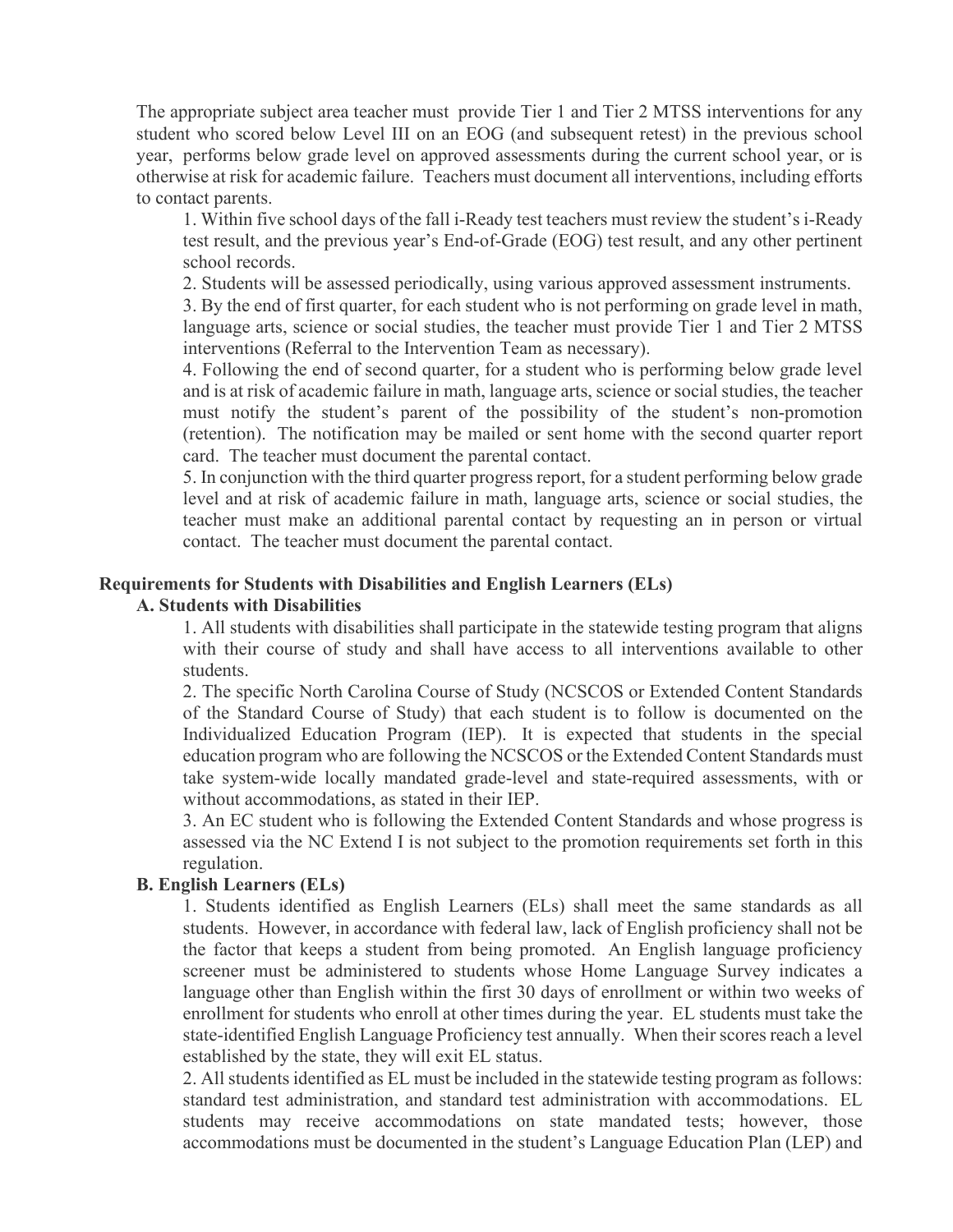used routinely during classroom instruction and similar classroom assessments and must be in place at least 30 days prior to the administration of a state test. However, schools can exempt students identified as limited English proficient who score below Level 4. All EL students must have documented LEPs and documentation of the student's English language proficiency and progress made in English language development and academic areas.

3. When an EL student who is no longer eligible for exemption from statewide testing scores below Level III on End-of-Grade tests in reading and/or mathematics, the student may be promoted as follows:

a. A school based committee of teachers and administrators are authorized to recommend promotion. Promotion should be recommended if work samples indicate that the student is making adequate progress in all academic areas. Adequate progress should be based on English Proficiency level as determined by the student's stateidentified English Language Proficiency test scores.

b. In order to grant the waiver, the committee must examine the documentation of the students' English language proficiency and progress made in English language development and academic areas and determine that:

i. the student's lack of English language proficiency is the cause of the student's inability to perform at grade level; and

ii. the student is making adequate progress in English Language Development and in all academic areas.

c. The committee must recommend to the principal whether a student should be retained or promoted. The principal shall make the decision to promote or retain the student.

4. School shall provide focused intervention for EL students according to their LEP until they have met statewide promotion standards and high school graduation requirements. This intervention shall involve extended, supplemental instructional opportunities that include assistance in the development of English language proficiency. These students shall have LEPs that include the following components: diagnostic evaluation, intervention strategies, monitoring strategies and testing accommodations to be used routinely.

#### **VI. Reporting Requirements**

The principal shall report annually to the Board of Trustees the percentage of students promoted who scored below Level III on the EOGs and EOCs with data to be reported according to race, ethnicity, exceptionality, and socio-economic status. The Board of Education shall send a final summative copy as may be requested to the Department of Public Instruction.

#### **VII. Acceleration**

#### **A. Definition**

Acceleration is the placement of a student in a grade level or in an academic course/subject for which the student is not chronologically age appropriate but is academically and instructionally prepared.

#### **B. Appropriateness of Acceleration**

1. The principal has the authority to place an exceptionally advanced student who has mastered the curriculum of one grade level or academic course/subject in the next grade level or academic course/subject when, in the judgment of the principal, teachers, specialists, and parents, such acceleration is in the best interests of the student involved. 2. For a student to be considered for acceleration, the student must clearly demonstrate the

mastery of present/current grade level based on daily performance and informal test scores, including a locally selected evaluation, that consistently show above grade level skills.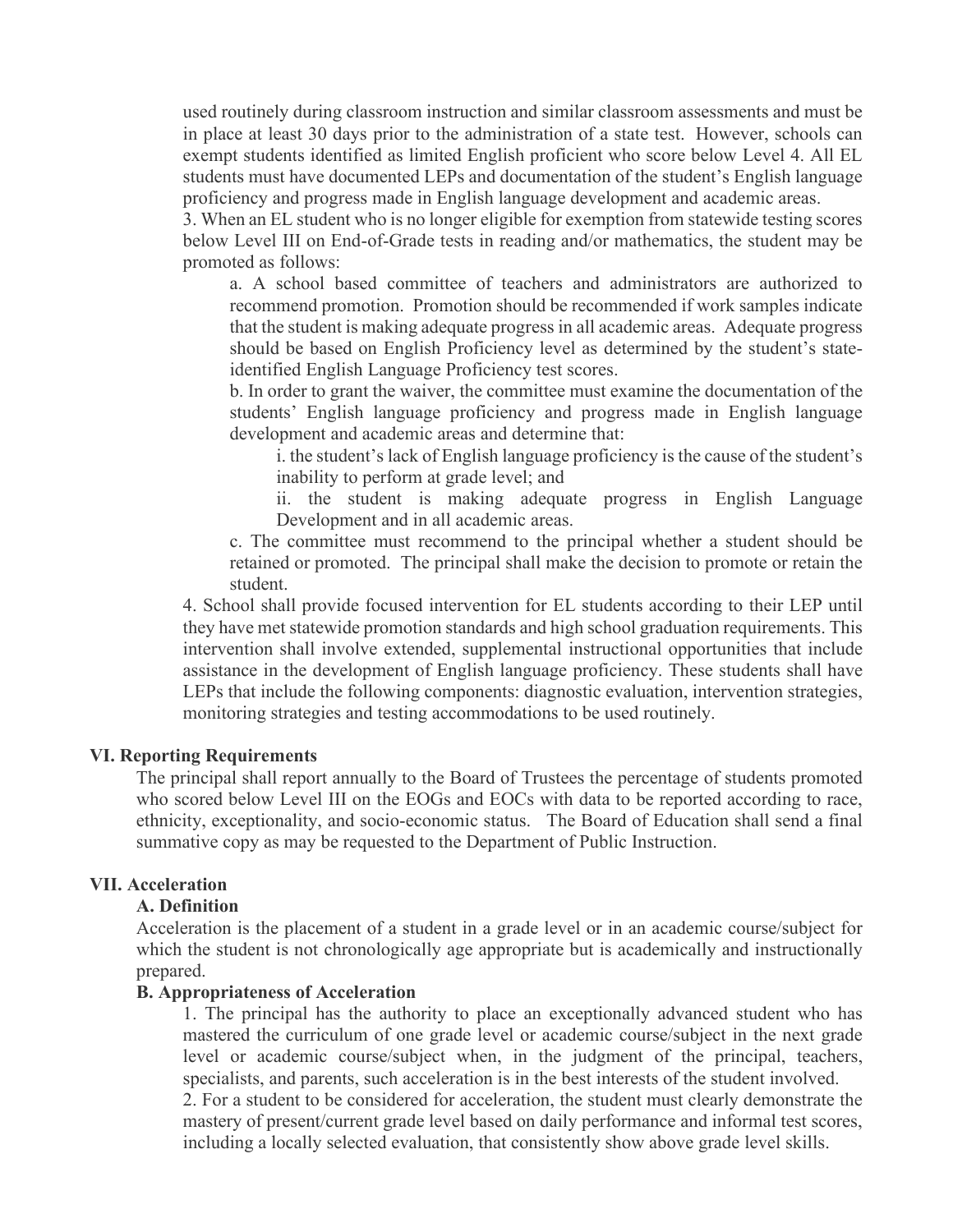3. Admission of students to kindergarten who do not meet North Carolina entry age standards must be done according to the process set forth in SBE Policy [KNEC-001,](http://redirector.microscribepub.com/?cat=pol&loc=nc&id=knec-001&) governing early entry to kindergarten.

#### **VII. Information for Parents**

The Principal shall ensure that processes are in place to inform all parents and students of the provisions of this regulation through publication in the Parent/Student Handbook.

Legal Reference: [G. S. §115C-12\(](http://redirector.microscribepub.com/?cat=stat&loc=nc&id=115c&spec=12)9c), [-81,](http://redirector.microscribepub.com/?cat=stat&loc=nc&id=115c&spec=81) [-83.1,](http://redirector.microscribepub.com/?cat=stat&loc=nc&id=115c&spec=83.1) [-105.41,](http://redirector.microscribepub.com/?cat=stat&loc=nc&id=115c&spec=105.41) [-288;](http://redirector.microscribepub.com/?cat=stat&loc=nc&id=115c&spec=288) State Board of Education Policies: [TEST-003,](http://redirector.microscribepub.com/?cat=pol&loc=nc&id=test-003&) [004,](http://redirector.microscribepub.com/?cat=pol&loc=nc&id=test-004&) [033,](http://redirector.microscribepub.com/?cat=pol&loc=nc&id=test-033&) [KNEC-001,](http://redirector.microscribepub.com/?cat=pol&loc=nc&id=knec-001&) [-016,](http://redirector.microscribepub.com/?cat=pol&loc=nc&id=knec-016&) [GRAD-001](http://redirector.microscribepub.com/?cat=pol&loc=nc&id=grad-001&) & [-009,](http://redirector.microscribepub.com/?cat=pol&loc=nc&id=grad-009&) [CCRE-001](http://redirector.microscribepub.com/?cat=pol&loc=nc&id=ccre-001&) [IKF-R](about:blank)[,](http://go.boarddocs.com/nc/cmsnc/Board.nsf/goto?open&id=AYTN595ADB6B) [IKF-E,](http://go.boarddocs.com/nc/cmsnc/Board.nsf/goto?open&id=AYTMV458A408) [IKF,](http://go.boarddocs.com/nc/cmsnc/Board.nsf/goto?open&id=AYTMUJ583025) [IKC-R,](http://go.boarddocs.com/nc/cmsnc/Board.nsf/goto?open&id=AZPMME5B2541) [IKC,](http://go.boarddocs.com/nc/cmsnc/Board.nsf/goto?open&id=AZPMMA5B1033) [IKAA-R,](http://go.boarddocs.com/nc/cmsnc/Board.nsf/goto?open&id=AZPMKW5A78BA) [IKAA,](http://go.boarddocs.com/nc/cmsnc/Board.nsf/goto?open&id=AZPMKT5A62AD) [IKA-R,](http://go.boarddocs.com/nc/cmsnc/Board.nsf/goto?open&id=AZPMJE59C4A7) [IKA](http://go.boarddocs.com/nc/cmsnc/Board.nsf/goto?open&id=AZPMJ859A2DF)

# **RELIGIOUS ACTIVITY**

All students at East Voyager Academy will be honored for their individual beliefs and/or religious preferences.

# **SCHOOL ACTIVITY ATTENDANCE**

A student must either be at school or on a school sponsored activity (field trip, etc.) from 12:00 p.m. until the end of the school day to be allowed to participate in or attend after school activities and events.

### **SCHOOL CITIZENSHIP**

Our school is a reflection of our school community and we know that you share our pride in our school. We ask that you join us in keeping the building, grounds, and furniture in top condition and in displaying the characteristics synonymous with model citizenship.

Our motto: **BE Kind. WORK HARD. ACT SMART**

# **SCHOOL IMPROVEMENT COUNCIL (SIC)**

The School Improvement Council is an important partner in the success of our school. The SIC is an Advisory council to the CEO/Principal and school on issues related to school improvement focused on improving student achievement and school performance. The SIC is made up of parents, teachers, students and other community representatives.

# **SECTION 504 REHABILITATION ACT OF 1973**

Section 504 of the Rehabilitation Act of 1973 states that "no otherwise qualified individual with a handicap shall be excluded from the participation in, or denied the benefits of, or be subjected to discrimination under any program or activity receiving federal financial assistance." It is the responsibility of East Voyager to take reasonable steps to identify and evaluate students within the intent of the Americans with Disabilities Act and Section 504 of the Rehabilitation Act of 1973 who need accommodations or special services or programs in order that such students may receive a free appropriate public education. Additional due process rights may be afforded students who are identified under Section 504.

# **SELLING AND ADVERTISING**

The selling or advertising of items or services is permitted for school related activities only. Any school group that wishes to engage in such activities must obtain prior written approval by the CEO/Principal. This policy also pertains to all political activity.

# **SPECIAL EDUCATION**

Academically challenged students are provided with an opportunity to succeed at East Voyager Academy in the following ways: observation of classroom effort, formal assessments and evaluation by licensed professionals. We are committed to providing an immersion education experience to all students enrolled in our program including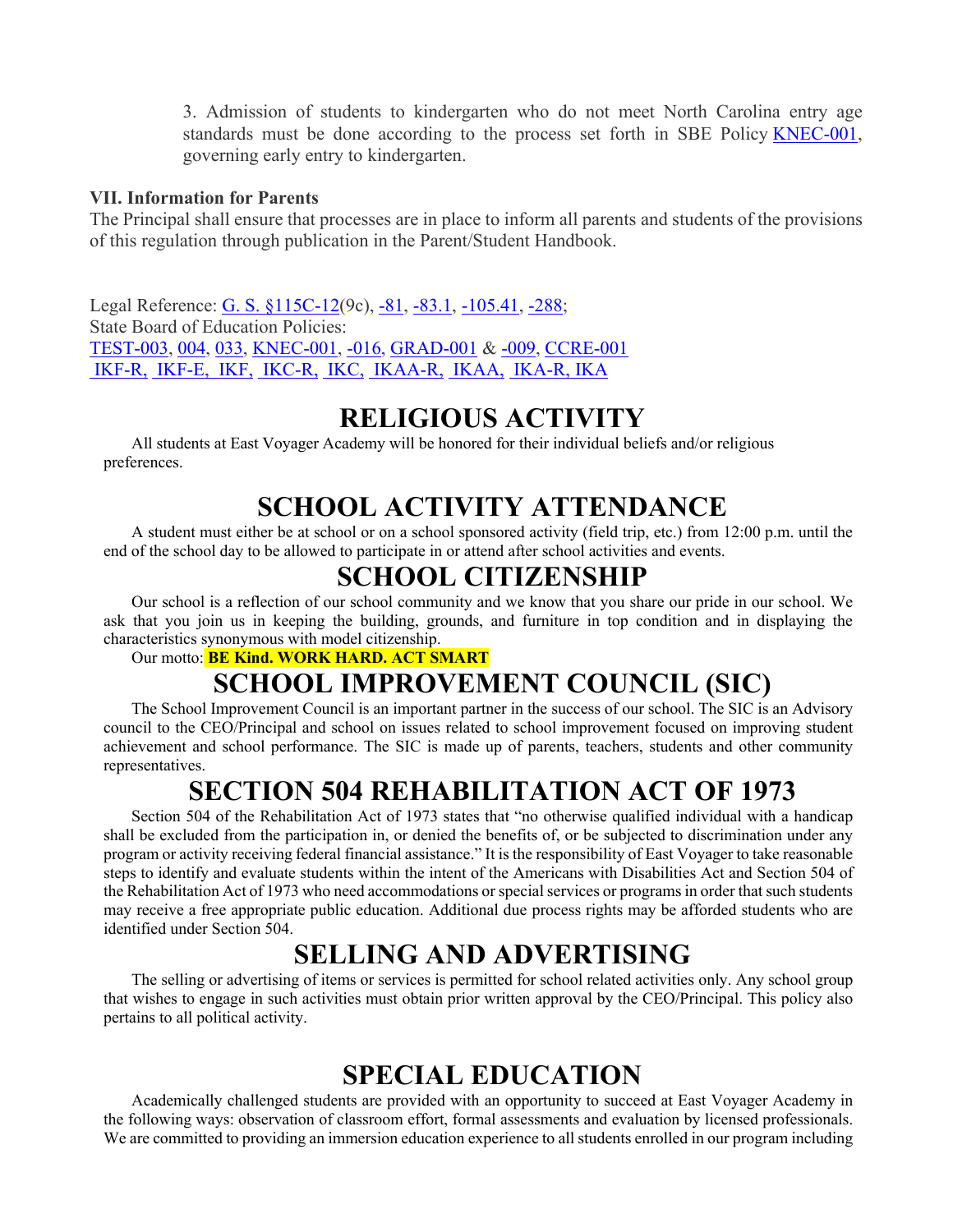those with special needs. Following the identification of students who may need special education services, the teacher will document at least six weeks of classroom interventions prior to arranging a formal assessment to determine whether special education services are necessary.

# **SEVERE WEATHER ANNOUNCEMENTS**

If severe weather-related conditions necessitate closing, delaying or having an early release, parents will be notified immediately using the parent communication platform (Classdojo). The announcement will be placed on the school's Facebook page and website. The school will also alert local television and radio stations so that they can broadcast our status. Students are not required to come to school if the district in which they reside closes school for a weather-related issue.

# **STUDENT PICK UP/DROP OFF**

#### *Drop-Off*

Students may be dropped off between 7:15 and 8:00 when a staff member is present, on duty. Staff on duty will assist students departing from cars during these times. Parents should only use the right lane (closest to the sidewalk) for drop-off. Please make sure your student is ready to exit your car quickly and safely. For safety reasons, parents should only drop off their children when an adult is present. Please be patient, follow the moving traffic and pull forward to drop off your child. If you wish to park and escort your child in, please park in a space away from the carline. You must escort your student across the crosswalk and positively turn-over your student to an East Voyager staff member.

#### *Pick-Up*

Parents should drive into the queue line and show the staff outside on duty their Card Number. Please place the card on the driver side dashboard or hang it from the rear-view mirror. All of the students associated with the card number will be brought to your car.

From 2:30 through 2:45 students in 4K, 5K and 1st grade will be dismissed. Parents picking up students in those grades should use the right lane. At 2:45 the right and left lane are merged and all students are dismissed. Please do not change lanes unless directed to do so by an East Voyager staff member.

When prompted give a "thumbs-up" if you have all your student passengers and "thumbs-down" if you are still waiting for your child(ren). This will help us know how to direct your car.

Parents wishing to pick a child up early from school must be present in the front office prior to them being called out of class. Students will not be called for early dismissal after 2:15 PM. Students will only be released to adults listed on the child's emergency card.

### **STUDENT RECORDS**

Student records are maintained in accordance with Board policy and State and Federal law. If a student transfers and enrolls in a school other than East Voyager Academy, his/her educational records will be transferred to that school or school system upon request by the school/system. The parent has the right to request a copy of the record that was disclosed. Parents also have a right to request an amendment of educational records if they believe the record contains information that is inaccurate or misleading.

## **TARDY TO SCHOOL**

When a student reports to school late, she/he must be signed in at the front office by the parent or guardian and bring a note of explanation from the parent or doctor. Those students without a lawful tardy will be credited with an unexcused tardy. Students accruing twenty tardies to school will participate with their parent(s) in an Intervention Plan Conference. Students accruing twenty-five tardies to school may be identified as truant and referred to the proper authority.

Note: We expect our off-campus students to be on time for school. Should technology or other circumstances cause a student to be tardy, he/she must not disrupt the class. Off-campus students can be considered tardy.

### **TARDY TO CLASS**

Tardiness to class interrupts learning time for the entire class. All students should be seated at their desks ready for instruction when the bell rings to begin class. Students with excused tardies should have a pass from the office or another teacher. Those without passes who are late to class are credited with an unexcused tardy. Excessive unexcused tardies will be reported by each teacher to an administrator for disciplinary action.

Note: We expect our off-campus students to be on time for school. Should technology or other circumstances cause a student to be tardy, he/she must not disrupt the class. Off-campus students can be considered tardy.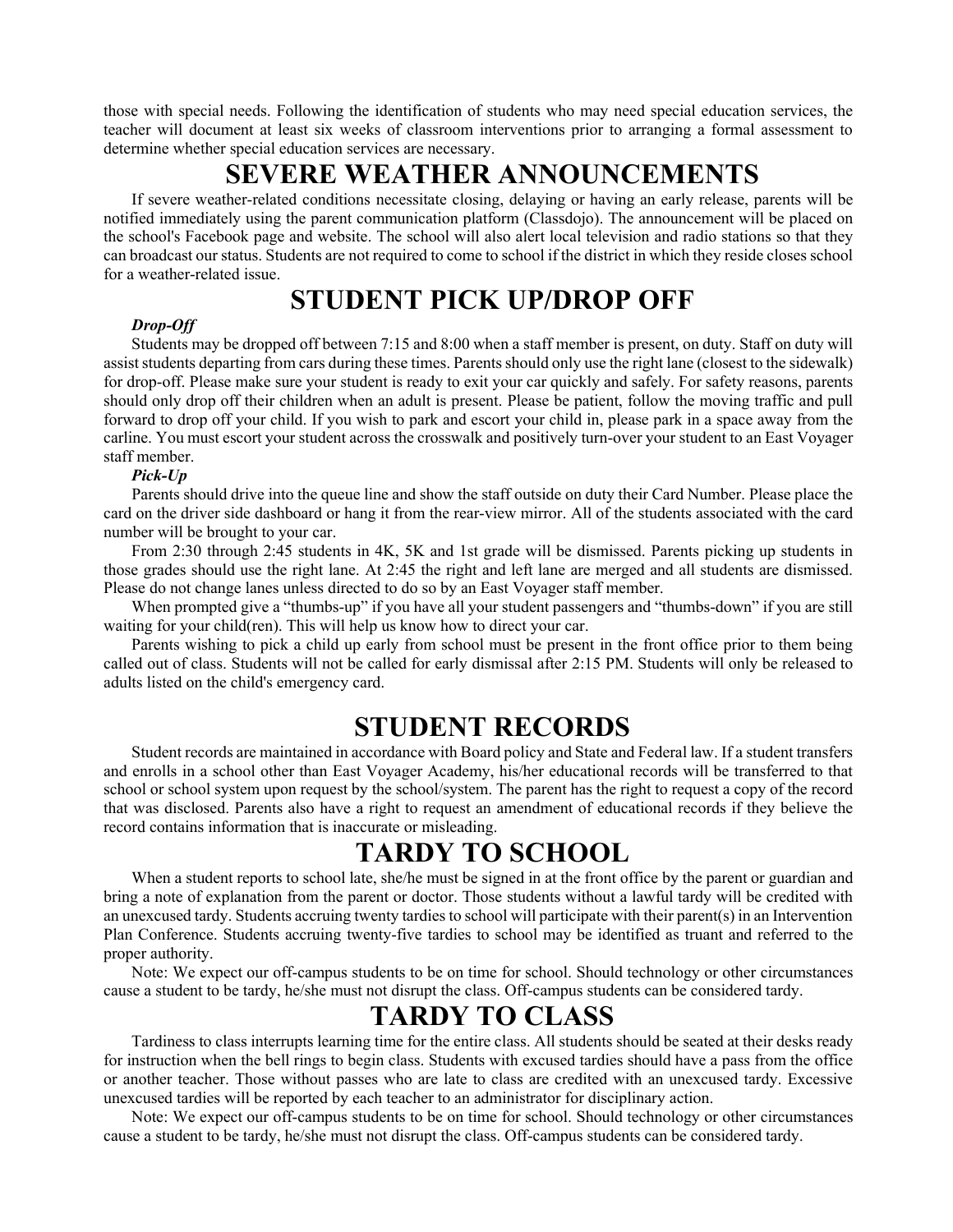# **TECHNOLOGY USE**

- Students will not physically deface, disable, or destroy devices.
- Hardware problems will be reported @pandatech@eastVoyagersc.org promptly.
- East Voyager has access to all school-owned devices, and internet activity **even when off campus.**
- Technology will be returned in working condition, undamaged, and with a working charging cord.
- Students will avoid eating and drinking around East Voyager Academy technology.
- Chromebooks will not be carried by LCD screen, nor will pressure be placed on the screen.
- Devices should not be left in cars, or in extreme heat or cold.
- Devices should not be jerked by the power cord.
- If a device breaks, or needs cleaning, submit a ticket to Panda Tech for repairs.
	- An invoice will be issued based on the extent of repairs required.
	- Do not attempt to open, or repair devices.

# **TRUANCY**

A student is considered truant in the following ways: three consecutive unexcused absences, five unexcused absences, any absence over ten days without a medical or legal excuse or twenty-five tardies to school. A truancy Intervention Plan will be developed by the school, the student, and the parent(s) prior to any referrals to authorities.

## **TELEPHONE USE**

There is a telephone available in the front office for student use before school begins and after school ends in the event of a serious need to contact their parent(s). Should an emergency arise during the day, phones are available throughout the building. Students are not permitted to use cellphones during the school day or during Horizons.

# **TEXTBOOKS AND CHROMEBOOKS**

School textbooks and Chromebooks are issued to students at the beginning of each year. If a textbook or Chromebook is damaged or lost, the cost will be determined by the schedule provided by the SC State Department of Education and the school. Students/Parents are responsible for repair/replacement costs for damages that are not fair wear and tear.

# **TOBACCO POSSESSION AND USE**

East Voyager Academy is a tobacco free school. Students are not permitted to use, transfer or possess tobacco products or tobacco paraphernalia while on school grounds, in the school buildings or during any other time that the student is under the jurisdiction of the school whether on or off school grounds. This includes electronic cigarettes. Parents must refrain from tobacco use on school grounds.

## **UNAUTHORIZED AREAS**

Before school (7:15 – 8:00) students should be in the cafeteria, library or with a teacher. During class time, students who are not in class must have a pass. At dismissal, students should report directly to the car line or their afternoon activity.

Note: During the COVID-19 public health crisis we are taking extra steps to ensure students do not congregate in any area of the school. We are training students on how best to keep appropriate physical distance and insisting that they comply with this requirement.

# **VACCINATION REQUIREMENTS**

North Carolina law requires all children in the state to receive certain immunizations. Records are checked when children enter school or childcare.

### **Kindergarten**

Vaccination requirements for kindergarten-age children can be found below:

| Vaccine                           | Number Doses Required<br>Before School Entry* |
|-----------------------------------|-----------------------------------------------|
| Diphtheria, tetanus and pertussis | 5 doses                                       |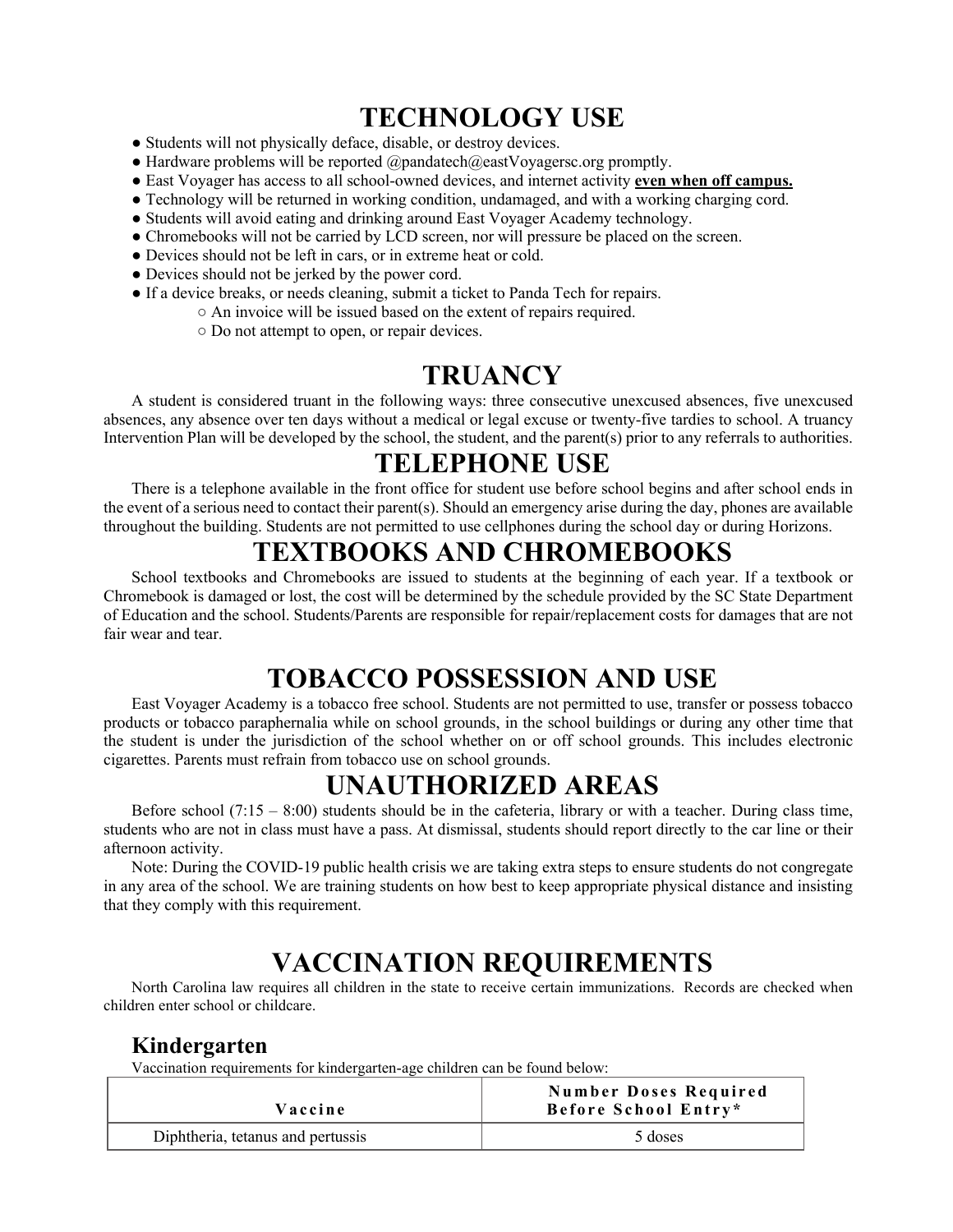| Polio                               | 4 doses |
|-------------------------------------|---------|
| Measles                             | 2 doses |
| <b>Mumps</b>                        | 2 doses |
| Rubella                             | 1 dose  |
| Haemophilus Influenzae type B (Hib) | 4 doses |
| Hepatitis B (Hep B)                 | 3 doses |
| Varicella (chickenpox)              | 2 doses |
| Pneumococcal conjugate              | 4 doses |

#### **7th Grade**

Vaccination requirements for 7th grade age children can be found below:

| Vaccine                             | Number Doses Required<br>Before School Entry* |
|-------------------------------------|-----------------------------------------------|
| Diphtheria, tetanus and pertussis   | 5 doses                                       |
| Polio                               | 4 doses                                       |
| Measles                             | 2 doses                                       |
| <b>Mumps</b>                        | 2 doses                                       |
| Rubella                             | 1 dose                                        |
| Haemophilus Influenzae type B (Hib) | 4 doses                                       |
| Hepatitis B (Hep B)                 | 3 doses                                       |
| Varicella (chickenpox)              | 1 dose                                        |
| Tetanus/diphtheria/pertussis        | 1 dose                                        |
| Meningococcal conjugate             | 1 dose                                        |

### **12th Grade**

Vaccination requirements for 12th grade age children can be found below:

| Vaccine                             | <b>Number Doses Required</b><br>Before School Entry* |
|-------------------------------------|------------------------------------------------------|
| Diphtheria, tetanus and pertussis   | 5 doses                                              |
| Polio                               | 4 doses                                              |
| Measles                             | 2 doses                                              |
| <b>Mumps</b>                        | 2 doses                                              |
| Rubella                             | 1 dose                                               |
| Haemophilus Influenzae type B (Hib) | 4 doses                                              |
| Hepatitis B (Hep B)                 | 3 doses                                              |
| Varicella (chickenpox)              | 1 dose                                               |
| Tetanus/diphtheria/pertussis        | 1 dose                                               |
| Meningococcal conjugate             | 2 doses                                              |

\*Please read below for further information

#### **North Carolina Vaccine-Specific Requirements**

The North Carolina General Statutes (G.S. 130A-152(a)) require immunizations for every child present in this state. Every parent, guardian or person in loco parentis is responsible for ensuring that their child(ren) receive required immunizations.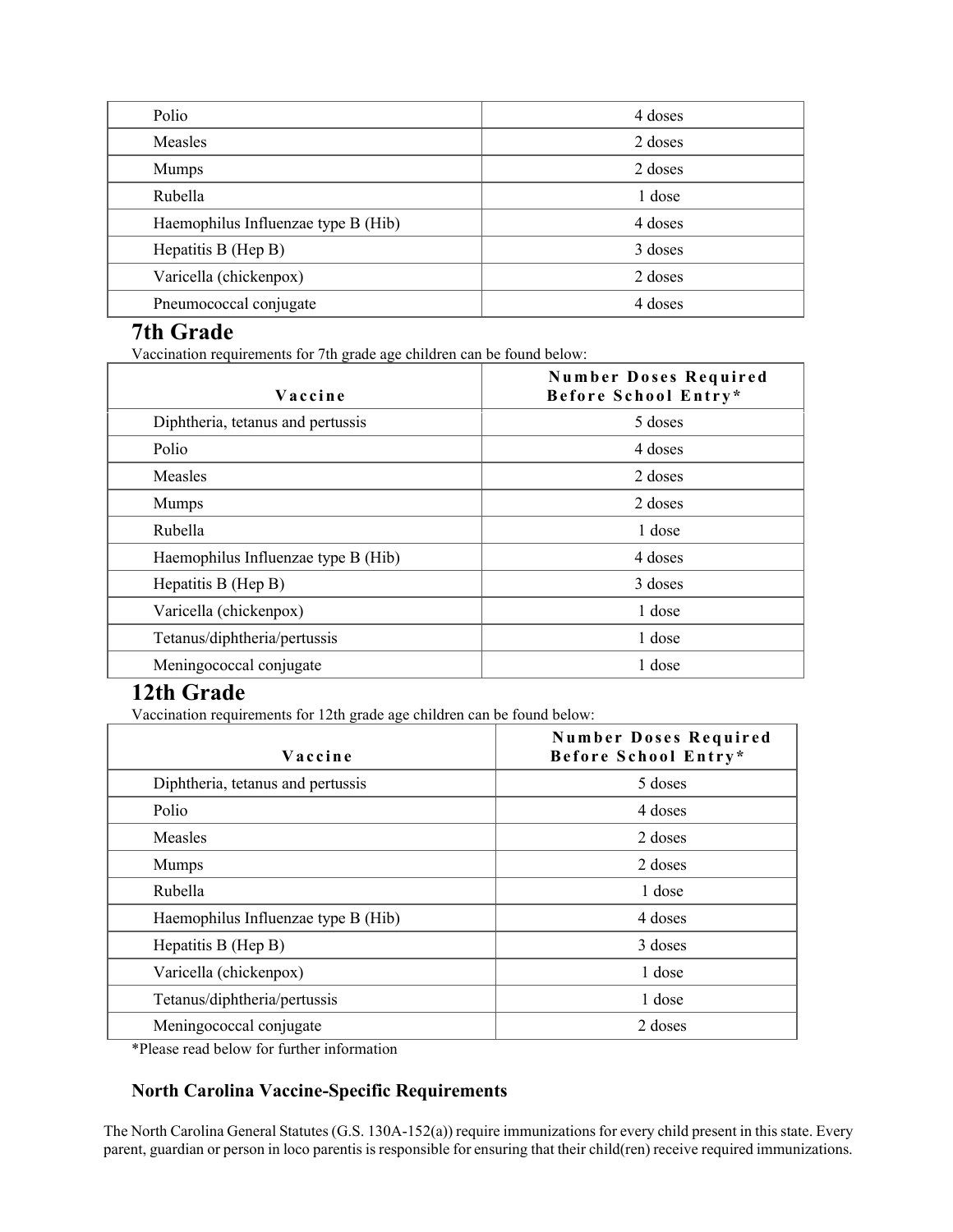If you have specific questions regarding your child, please contact your child's health care provider or your local health department. North Carolina requires the following immunizations:

#### **Diphtheria, tetanus and pertussis**

Five doses (DTaP). Three doses by age seven months and two booster doses, the first by age 19 months and the second on or after the fourth birthday and before entering school for the first time. If the fourth dose was administered on or after the fourth birthday, the fifth dose is not required.

A booster dose of tetanus/diphtheria/pertussis (Tdap) vaccine is required for individuals who have not previously received it and are entering the seventh grade or by 12 years of age, whichever comes first.

Individuals entering college or university for the first time on or after July 1, 2008 must have had three doses of tetanus/diphtheria toxoid; one of which must be tetanus/diphtheria/pertussis.

#### **Polio**

Four doses. Two doses by five months of age, a third dose by 19 months of age and a booster dose on or after the fourth birthday and before entering school for the first time. If the third dose was administered on or after the fourth birthday, the fourth dose is not required if the third dose was given at least six months after the second dose.

#### **Measles**

Two doses at least 28 days apart. One dose on or after 12 months of age and before 16 months of age, and a second dose before entering school for the first time. The requirement for a second dose does not apply to individuals who entered school, college or university for the first time before July 1, 1994.

A person who has been diagnosed prior to January 1, 1994 by a physician (or designee such as a nurse practitioner or physician's assistant) as having measles (rubeola) or an individual who has been documented by serological testing to have a protective antibody titer against measles is not required to receive measles vaccine. Individuals born before 1957 are not required to receive measles vaccine except in measles outbreak situations.

#### **Mumps**

Two doses. One dose on or after 12 months of age and before age 16 months, and a second dose before entering school, college or university for the first time.

A physician's diagnosis is not acceptable for mumps disease(s). Individuals must be immunized or have laboratory confirmation of disease or have been documented by serological testing to have a protective antibody against mumps. Individuals born before 1957 are not required to receive the mumps vaccine. Individuals that entered the first grade for the first time before July 1, 1987 or college or university before July 1, 1994 are not required to receive the vaccine. Individuals that entered school, college, or university before July 1, 2008 are not required to receive the second dose of mumps vaccine.

#### **Rubella**

One dose on or after 12 months of age and before 16 months of age.

A physician's diagnosis is not acceptable for rubella disease(s). Individuals must be immunized or have laboratory confirmation of rubella disease or have been documented by serological testing to have a protective antibody titer against rubella. Any individual who has attained his or her fiftieth birthday is not required to receive rubella vaccine except in outbreak situations. Any individual who entered college or university after his or her thirtieth birthday and before February 1, 1989 is not required to receive rubella vaccine except in outbreak situations.

#### **Haemophilus influenzae type b (Hib)**

Three doses of HbOC or PRP-T, or two doses of PRP-OMP before age seven months and a booster dose of any type on or after age 12 months and by age 16 months.

Individuals who receive the first dose of Hib on or after seven months of age and before 12 months of age are required to have two doses of HbOC, PRP-T or PRP-OMP and a booster dose on or after 12 months of age and by 16 months of age. Individuals who receive the first dose of Hib on or after 12 months of age and before 15 months of age are required to have only two doses of HbOC, PRP-T or PRP-OMG and a booster dose two months later. Individuals who receive the first dose of Hib vaccine on or after 15 months of age are required to have only one dose of any of the Hib conjugate vaccines. Individuals who have passed their fifth birthday are not required to be vaccinated against Hib.

#### **Hepatitis B**

Three doses. One dose by three months of age, second dose by five months of age and a third dose by 19 months of age. The last dose of hepatitis B vaccine series shall not be administered prior to 24 weeks of age.

Individuals born before July 1, 1994 are not required to receive the hepatitis B vaccine.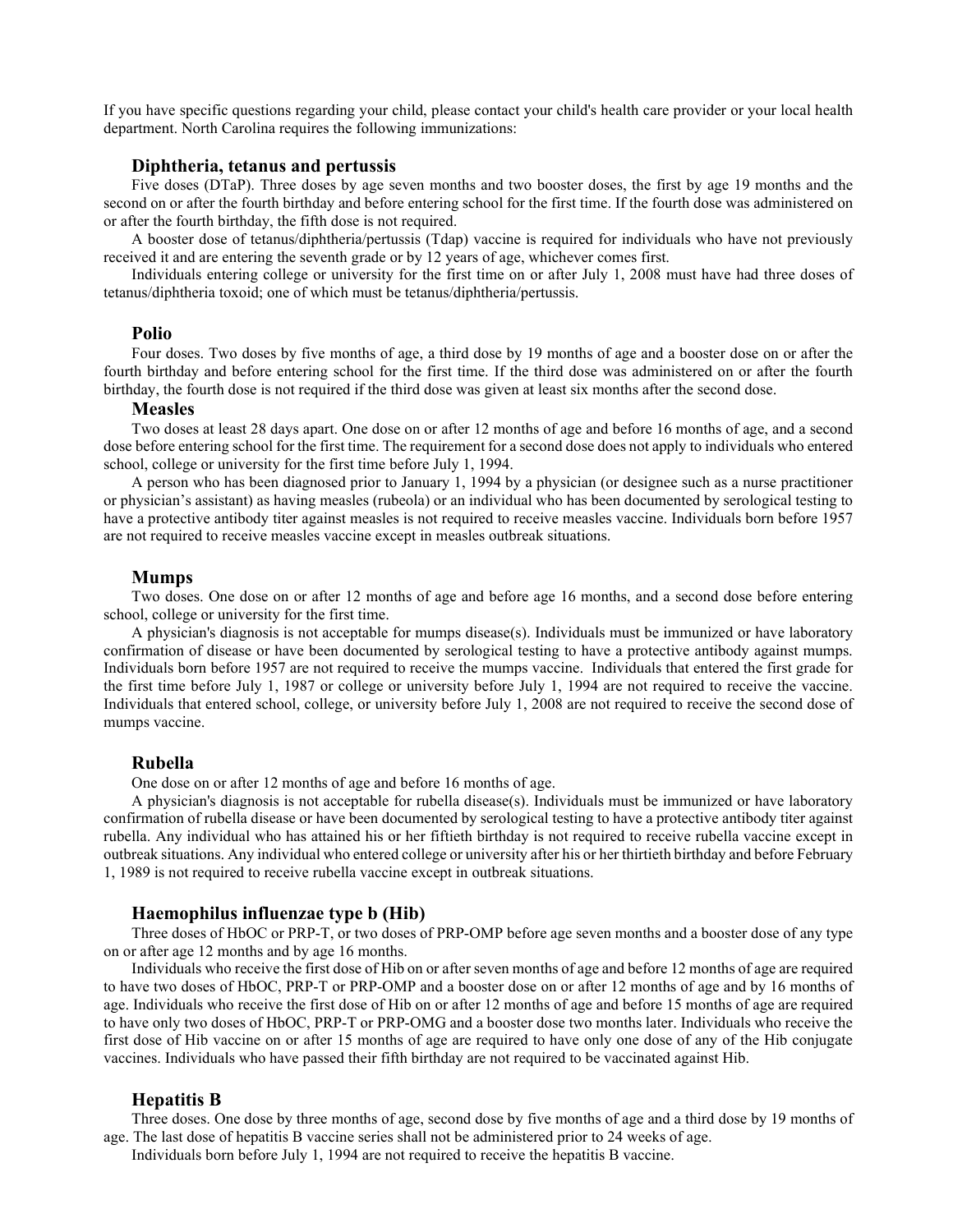#### **Varicella**

Two doses administered at least 28 days apart. One dose on or after 12 months of age and before age 19 months, and a second dose before entering school for the first time.

An individual with laboratory confirmation of varicella disease immunity or has been documented by serological testing to have a protective antibody titer against varicella is not required to receive varicella vaccine. An individual who has documentation from a physician, nurse practitioner, or physician's assistant verifying history of varicella disease is not required to receive varicella vaccine. The documentation shall include the name of the individual with a history of varicella disease, the approximate date or age of infection, and a health care provider signature. Individuals born before April 1, 2001 are not required to receive varicella vaccine. The requirement for the second dose of varicella vaccine shall not apply to individuals who enter Kindergarten or first grade for the first time before July 1, 2015.

#### **Pneumococcal**

Four doses. Three doses by age seven months and a booster dose at 12 through 15 months of age. Individuals who receive the first dose of pneumococcal conjugate vaccine on or after seven months of age and before 12 months of age are required to have two doses at least four weeks apart; and a booster dose at 12 through 15 months of age. Individuals who receive the first dose on or after 12 months of age and before 24 months of age are required to have two doses at least eight weeks apart to complete the series. Individuals who receive the first dose on or after 24 months of age and before five years are required to have one dose to complete the series.

No individual who has passed his or her fifth birthday shall be required to be vaccinated against pneumococcal disease. Individuals born before July 1, 2015 are not required to receive pneumococcal conjugate vaccine.

#### **Meningococcal**

Two doses. One dose is required for individuals entering the seventh grade or by 12 years of age, whichever comes first, on or after July 1, 2015. A booster dose is required for individuals entering the 12th grade or by 17 years of age, whichever comes first. Individuals who entered seventh grade before July 1, 2015 are not required to receive the first dose. The booster dose does not apply to individuals who entered the 12th grade before August 1, 2020. If the first dose is administered on or after the 16th birthday, a booster dose is not required. Individuals born before January 1, 2003 shall not be required to receive meningococcal conjugate vaccine.

#### **Required vs. Recommended**

North Carolina law requires children receive certain vaccines. But in order to be fully protected from vaccinepreventable diseases, children should receive all age-appropriate immunizations.

For more information about vaccine preventable diseases and immunizations recommended, please refer to the [Centers for Disease Control and Prevention \(CDC\),](https://www.cdc.gov/vaccines/vpd/vaccines-diseases.html) the [Advisory Committee on Immunization](https://www.cdc.gov/vaccines/acip/)  [Practices \(ACIP\),](https://www.cdc.gov/vaccines/acip/) and the [Immunization Action Coalition.](http://www.immunize.org/vaccines/)

## **VIDEO MONITORING WHILE ON SCHOOL GROUNDS**

In order to promote the safety and welfare of students and staff members while they are on school grounds, video cameras have been placed throughout the school. Therefore, while on school grounds, all individuals are subject to video and audio monitoring. Students and parents are hereby notified that individuals are subject to being videotaped on school grounds at any time and videotapes are reviewed as required to determine the safety of students and staff.

### **VISITOR PROCEDURES**

Parents are welcome and encouraged to visit East Voyager Academy. However, all guests must check in with the front office and receive a visitor's pass before entering other areas of the school. When possible, we ask for a 24 hour notice before parents come to visit classrooms.

Only parents and/or legal guardians may visit a student during the school day without permission or coordination. All persons other than parents and legal guardians wishing to visit a student must first receive written permission from the parent/legal guardian. The permission must be given to the school office in advance of the visit. Any court order restricting parental visits to a child supersedes this policy.

Please follow these guidelines for visitors other than parent/guardian:

● Permission for visitors other than parent/guardian must be requested by the parent/guardian. ● The visitor request must include the student's name, date, time, and location of the visit, the name of the visitor, and the signature of the parent/guardian. Visitors must abide by the dates, times and locations they have requested.

- The visitor request must be submitted to the school office prior to the visit.
- All visitors will be required to have their ID scanned through the database.
- Drop off and pick up times are the most vulnerable security times for a school. We ask that parents refrain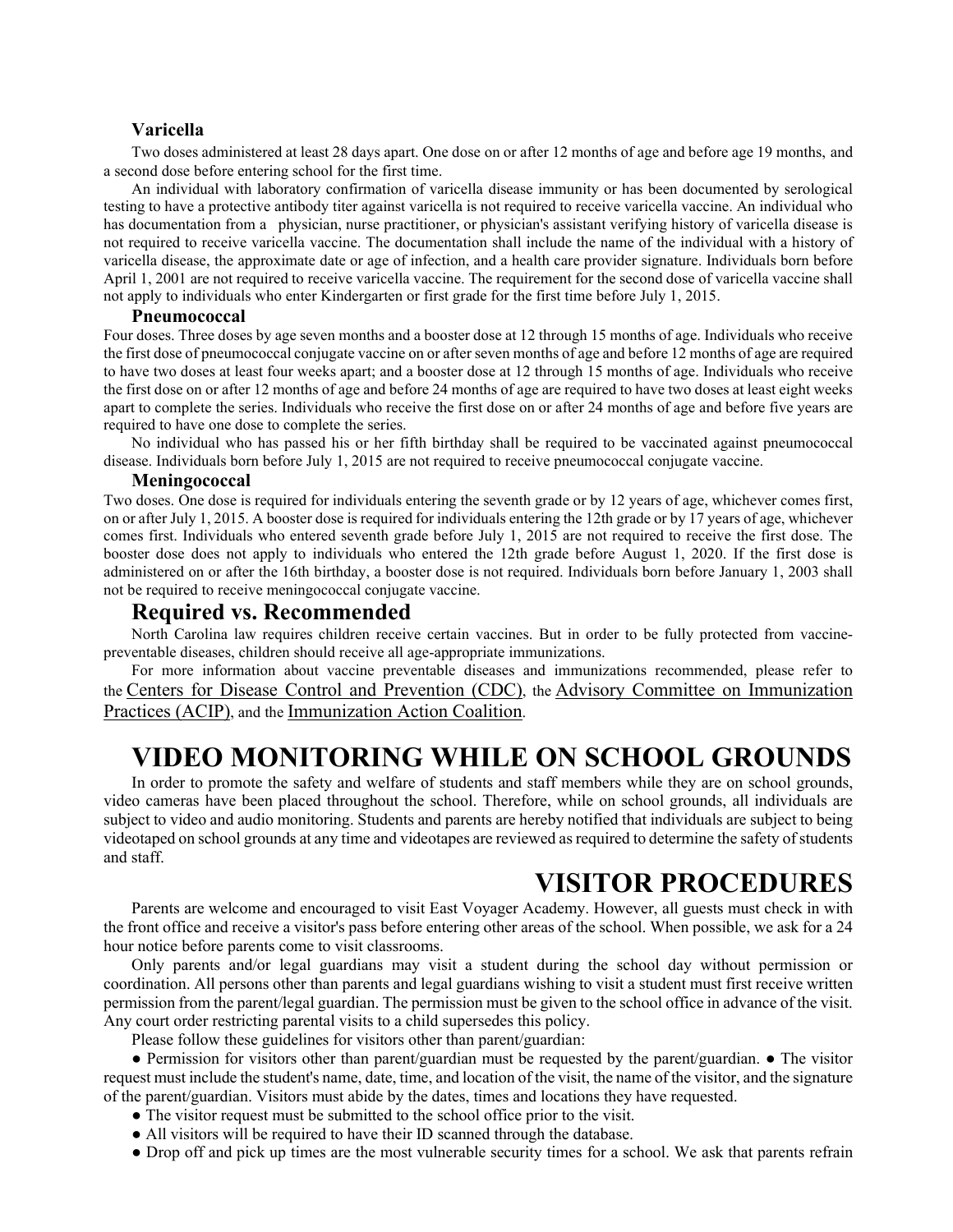from unannounced visits during these times.

● Visits may be denied if students are taking assessments or if the visit would create a disruption to learning.

• Students from other schools may not be on the East Voyager Academy campus without prior approval of the administration.

Note: In response to the COVID-19 public health crisis, we are severely limiting any outside visitations to our school buildings. There must be an exceptional reason for the requested visit. All visits must be approved in advance by the CEO/Principal.

## **WATER BOTTLES AND SNACKS**

Water bottles will be allowed at school. Teachers will determine if a snack break is needed or appropriate in their class. Teachers will also approve snacks for special occasions or as a part of lessons and/or demonstrations. Students with health issues or taking medication that requires a snack will be accommodated by the school nurse coordinating with the teacher and parent.

### **WITHDRAWALS**

A student withdrawing from school is required to have his/her parent(s) notify the office at least two days in advance of the withdrawal date. The student and parent should report to the office by the end of the last full day he/she is in school to complete the withdrawal process and sign the withdrawal form. All materials and fees should be resolved prior to withdrawal.

East Voyager Academy does not discriminate on the basis of age, race, creed, color, disability, spousal affiliation, sex, national origin, sexual orientation, religion, pregnancy, service to the armed forces, or status with regard to admission to, treatment in, or employment in its programs and activities as required by Title II of ADA, Title VI, Title IX and Section 504, or any other protected characteristic, as may be required by law. Nondiscrimination inquiries regarding students should be addresses to the CEO/Principal. Non-discrimination inquiries regarding employees and adults should also be directed to the CEO/Principal. He can be contacted at 1043 Chris Drive, West Columbia, SC 29169, (803) 926-0520. East Voyager Academy does not discriminate on the basis of race, religion, color, national origin, sex, disability, age, immigrant status, English-speaking status, or any other characteristic protected by applicable federal or NC law in its programs or activities.

# Student Conduct

EVA recognizes that an orderly environment must be in place for learning to take place. Working together, the school and parents can clearly define expectations and help students to be successful. The School's *Code of Conduct* clearly defines expectations for all in the EVA learning community. Students are encouraged to develop habits that reflect good character. Parents can serve to reinforce this learning by talking about such habits and encouraging students to model them at home.

Please read the *Code of Conduct* thoroughly, discuss it with your child. **The last page has a form that needs to be signed and returned to your child's homeroom teacher; indicating you understand and agree to the school's rules and expectations**. Students are also asked to sign the form. This *Code of Conduct* is a contract among students, parents, and School staff. The principal will make apVoyagerments to discuss the *Code of Conduct* with any parents who do not return signed copies of the form.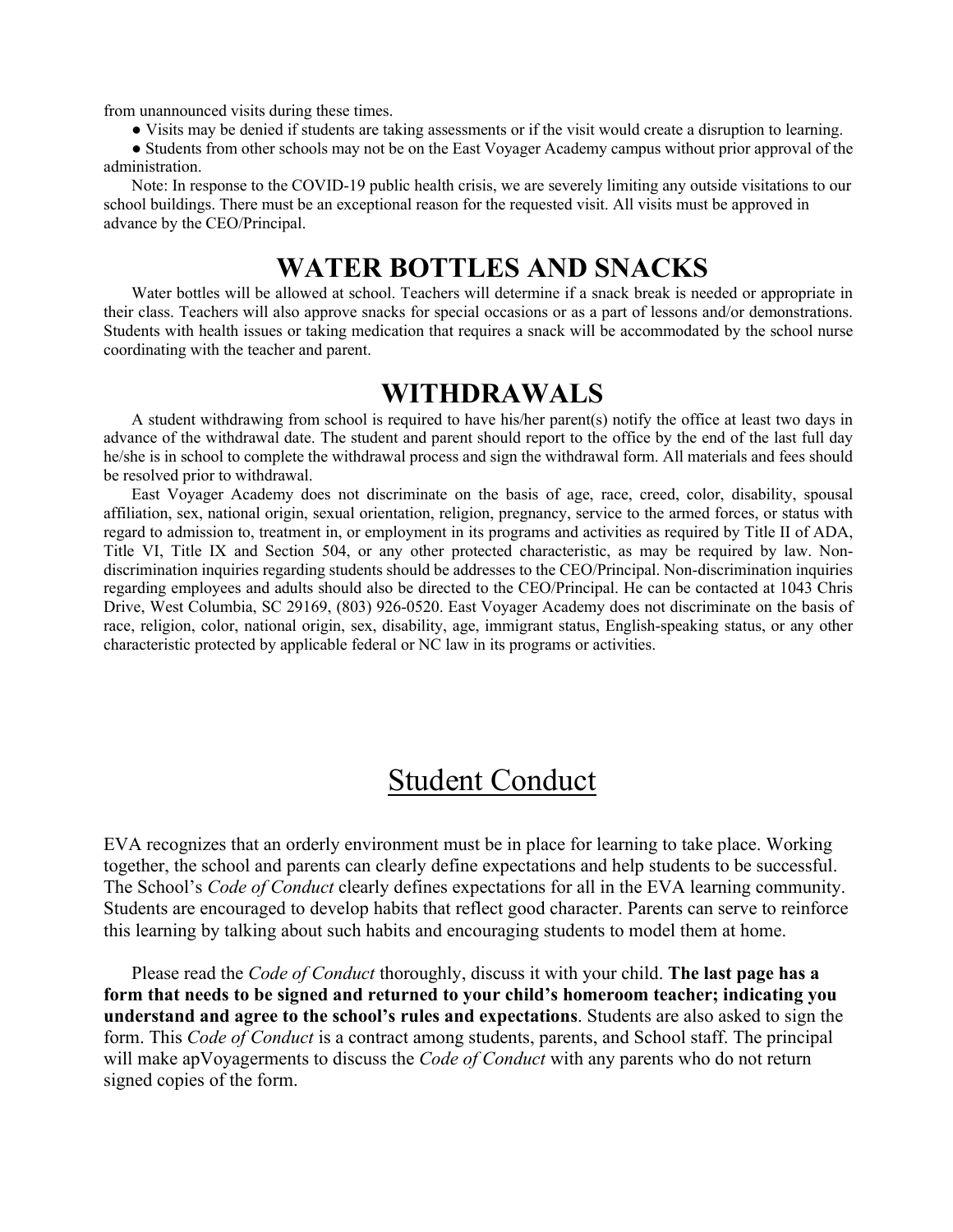**Excellence** – I will strive for excellence in my academics and actions. I will work for excellence by having a willingness to learn from my mistakes instead of expecting perfection. I will work the best to my abilities in what I set out to d

#### **Online Community/Newsletters**

Announcements of upcoming events and school-wide activities can be found in our online school community and our online school newsletter. Hard copies can be requested through the school office.

### **Progress Reports and Report Cards**

Progress reports/Report Cards will be sent out each quarter to keep parents informed of student achievement.

#### **Textbooks and Supplies**

EVA provides textbooks and instructional materials that remain school property. Fees for lost or damaged books will be required before new books are issued. Classroom supply lists will be furnished by EVA teachers.

#### **School Uniforms**

Please see the current dress code adopted by the Board. School administration will determine if a student's dress is in compliance. Parents of students out of compliance will be contacted by the school.

# **Attendance**

### **Tardiness**

Class begins **promptly** at **8:00 a.m.** In order to get the required number of instructional minutes required by law, it is critical that all students be prepared to begin instruction on time. Students may enter the building beginning at 7:00 a.m. Students must arrive at school before 8:00 a.m. A late student disrupts instruction in the classroom and requires extra administrative actions. Please be respectful of others and arrive on time.

**A parent/guardian must come to the office to sign in any student who arrives after 8:00 a.m.** The student will be considered tardy and the incident will be recorded. If a student is tardy four times, the problem will be regarded as chronic, and it must be reported to begin setting up an attendance intervention plan. Students will not be dismissed early, unless for special circumstances. On most days, important information on assignments is given at the end of class. Students leaving early are put at a disadvantage. Being at school on time in the morning and staying in school until the end of the school day is important to receive a good education. **If a student is picked up early more than four times, this will be handled in the same manner as chronic tardiness.**

#### **Absences**

Parents must contact the school office by phone whenever a child is absent, and send a written excuse to the school office when the child returns to school. All absences will be considered unexcused unless accompanied by a medical leave notice or bereavement documentation. Other conditions may apply if prior permission is granted by the principal.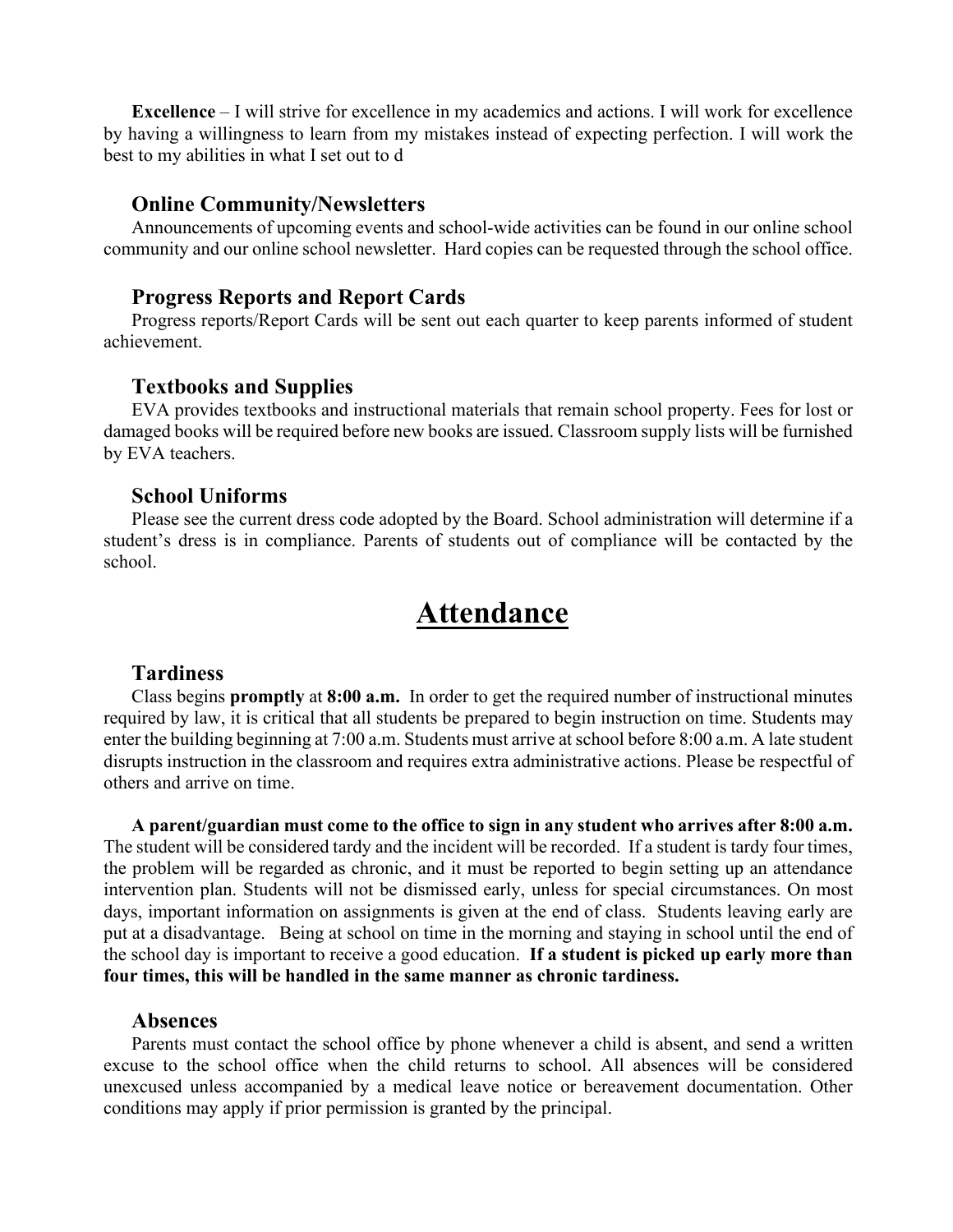# **Admission, Re-enrollment, Transfers**

#### **Admission**

EVA is open to all NC students as long as space is available. EVA does not discriminate on the basis of race, religion, color, national origin, sex, disability, age, immigrant status, English-speaking status, or any other characteristic protected by applicable federal or NC law in its programs or activities.

Admission to EVA is granted only on availability. No tests or interviews are required to enroll. A lottery will be held if any grade level has an excess of enrollments. After our maximum enrollment has been met, students desiring to enroll will be placed on a waiting list.

Priority enrollment reflecting the NC laws will be given to siblings of current students.

#### **Re-Enrollment**

To assure your student's seat at EVA for the upcoming school year, parents must complete an intent to enroll form by the last day in December. Forms that are received after the deadline may require the student to be placed on a waiting list depending on space-availability.

#### **Withdrawals**

When possible, parents are asked to give the school a written notice at least 5 business day in advance for transfers. This will allow us to have appropriate student files prepared to distribute to the new school.

# **Student Records and Confidentiality**

### **Confidentiality**

EVA adheres to the Family Educational Rights to Privacy Act (20 U.S. Code § 1232) (FERPA) to protect student confidentiality. Student progress will only be shared with parents/guardians, appropriate school faculty and staff, and educational consultants hired for the purpose of improving instruction. All public data pertaining to school performance will not include information that identifies individuals.

The school will not provide student and/or parent contact information to organizations and clubs (i.e. PTO, Scouts, 4H, etc.) that are led by those other than school personnel. This information must be provided by parents at the request of the organization or club.

EVA's unique instructional program generates significant public interest and some media coverage. If you have objections to your child appearing in the media, please indicate this on the media form in your enrollment packet.

#### **Enrollment Forms**

Parents are required to complete and submit an EVA enrollment packet for each student enrolled. (Translated copies are available when requested).

### **Updating Information**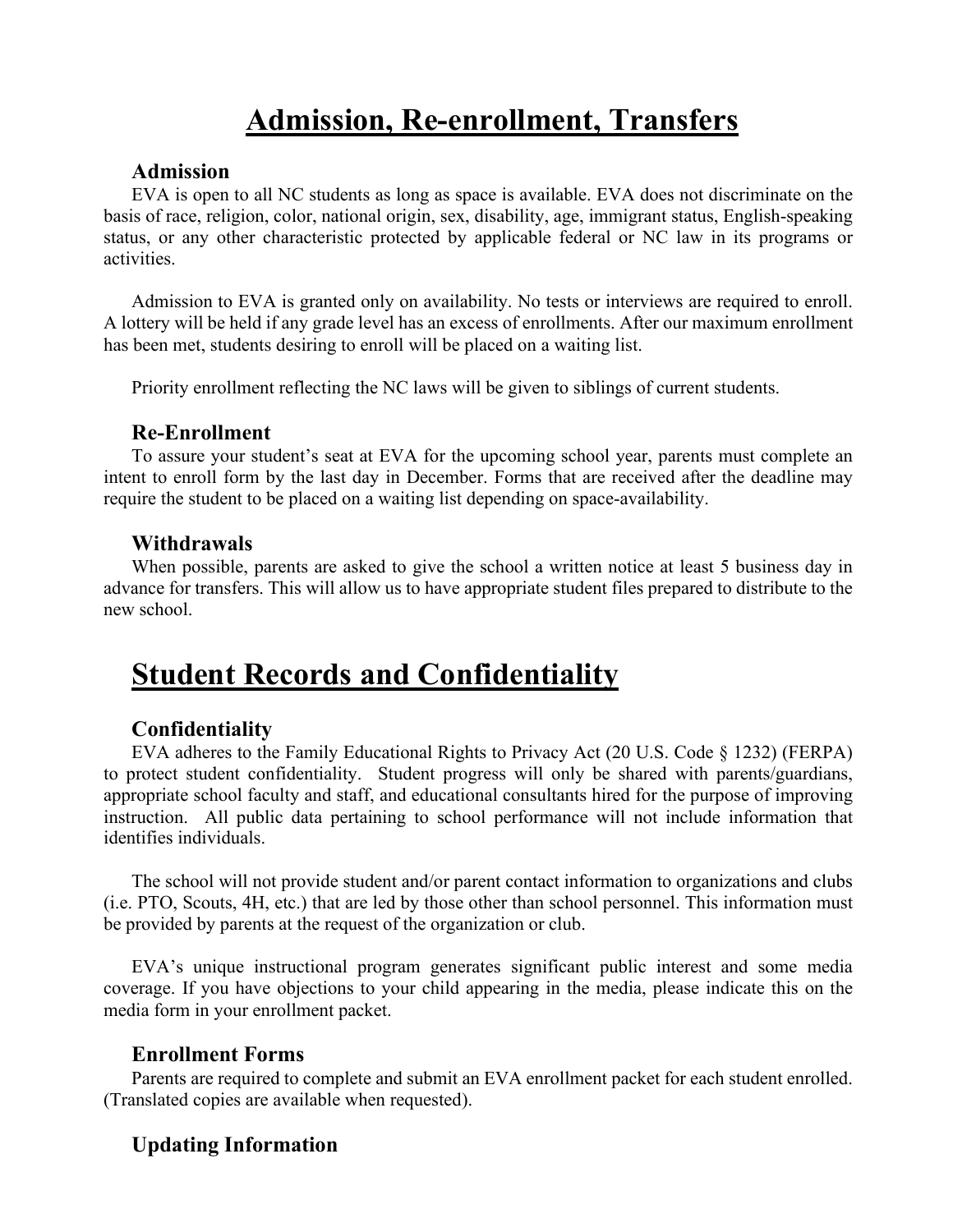Please notify the school immediately of any changes such as: student name, contact information, emergency contact information, and custodial parent. Documentation must be provided for any legal changes, such as custody changes, name changes.

# **Health and Safety**

Students' health and safety is the school's foremost concern. The following information describes the precautions taken to protect the well-being of all students. If your child has any specific health, safety, or security needs, please inform the school so that appropriate accommodations can be made. EVA is regulated by the NC Department of Health and Human Services. All facility inspection reports are available upon request.

### **Medication**

The school office must be informed of any **prescription medication** that a student is required to take at school. To dispense medication the school must receive a written order from the student's doctor and a permission slip from the student's parent. All medication must be brought to the office in its original prescription container, labeled with the student's name, the name of the medication, the date of expiration, and the proper dosage. If medication needs to be administered to the child when the principal is not present, a staff member trained by the principal will administer the medication.

**Non-prescription medications:** If, during the course of the school day, it is necessary for a student to receive common, non-prescription medication (e.g., Tylenol), the parent/guardian must fill out a Medicine Administration Form. Parents/guardians must inform the school of any allergies to or restrictions on non-prescription medication that their children might have. Parents/guardians are required to notify the principal in writing if your child has a chronic illness that may affect his or her performance at school.

### **Accidents**

The principal or a trained staff member will administer initial treatments of minor injuries. The student's emergency contact will be notified immediately by phone whenever medical treatment is administered to a student, and an Incident Report will be kept in the student's permanent file. In such cases, it is especially crucial that the school has working phone numbers for students' parents and for alternate contacts in the event that a parent is unavailable. Please be vigilant in keeping the school's records for your child up-to-date.

### **Visitor Identification**

To help ensure a safe and secure learning environment for your children, all visitors to EVA are welcome during active business hours. All visitors are required to sign-in at the school office and to wear a visitor's pass. Faculty and staff have been instructed to escort anyone not having a pass immediately to the office for identification.

### **Fire Drills/Evacuations**

The school will have at least one fire drill per month within the school hours. Specific signals and procedures have been established for all types of disaster drills, and safety areas have been designated. Teachers are equipped with instructions, and all drills will be practiced with students on a regular basis. The entire school will practice weather and security lockdowns. During these drills, no one will be allowed to enter or leave the school. Please be patient and understanding of this important rule. Your child's safety is our number one concern.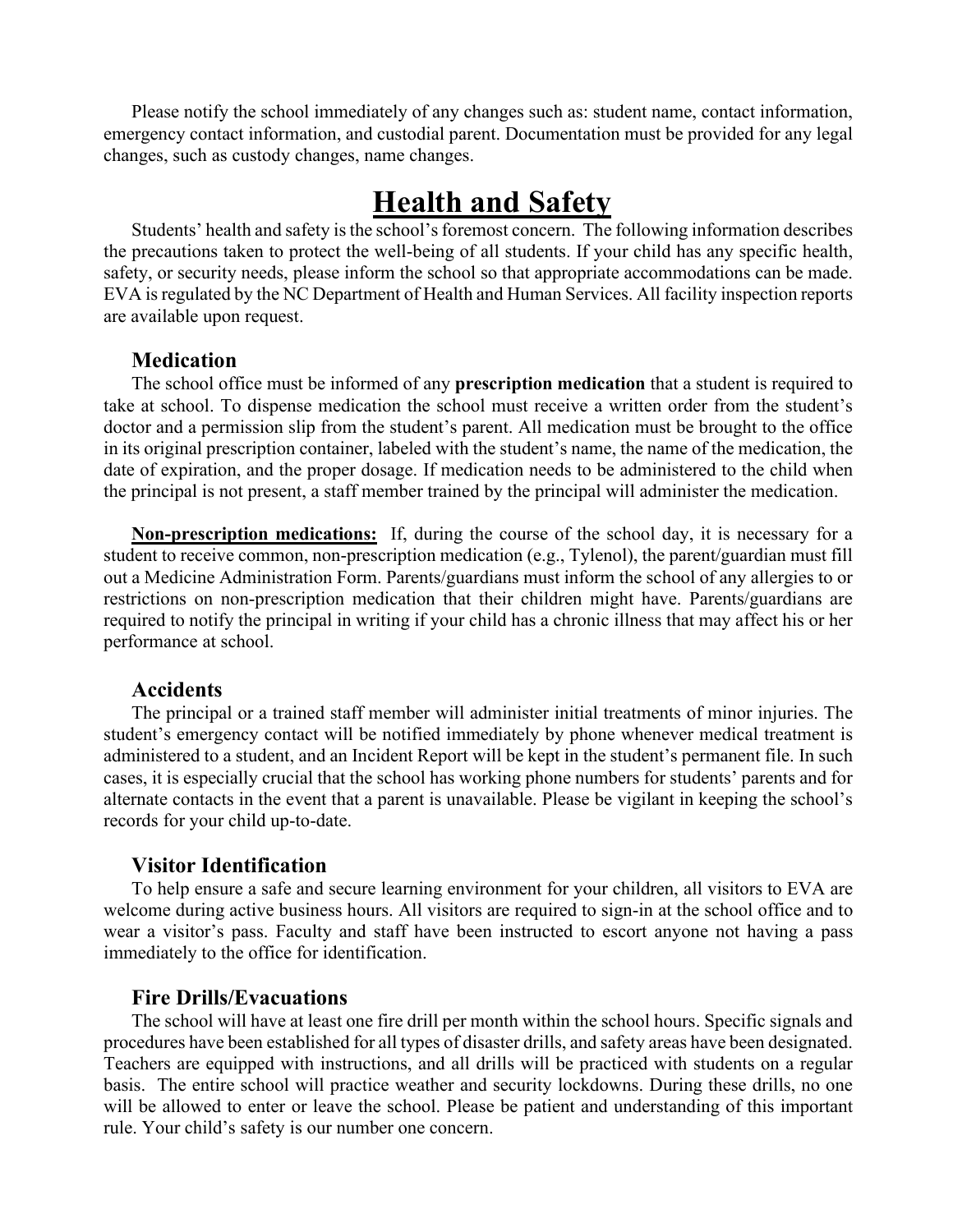#### **Student Arrival and Departure**

Parents should thoroughly familiarize themselves with the map depicting designated pick-up and drop-off Voyagers and visitor parking areas at the school, and carefully follow the school's instructions for operating a motor vehicle in the vicinity of the school and its students.

#### **Money and Other Valuable Property**

Students are encouraged to leave all money and other valuable property at home, especially cell phones. **The School assumes no responsibility for the loss or theft of such articles.**

#### **Candy, Gum, and Toys**

Students may not bring candy, toys, cell phones or other non-school related items to school unless approved by the principal. The student assumes responsibility for any items brought from home. Toy weapons are strictly prohibited, and no cell-phones, headphones, radios, games, virtual pets, electronic gaming devices, etc., are allowed and will be confiscated and only returned to a parent. Gum is **NEVER** allowed in school. Please help us keep our school beautiful!

# **EAST VOYAGER ACADEMY** *CODE OF CONDUCT*

### **Introduction**

The faculty and staff at EVA are dedicated to providing the School's students with the skills necessary to reason, communicate, and live with dignity in a civil society. EVA recognizes that a strong school community must be characterized by the highest standards of honesty, integrity, fairness, truthfulness, trustworthiness, and respect for the rights of others.

The school's *Code of Conduct* assists all school employees in structuring a learning environment safe that supports academic achievement and student growth.

The *Code of Conduct* establishes a system of positive behavior reinforcement and promotes discipline as part of character education. Support and corroboration from home helps to assure that the school, our students and our staff are successful each day.

#### **Roles and Responsibilities**

#### **IN THE CLASSROOM**

Character Education is the backbone of our school wide behavior expectation. Teachers will establish these expectations as rules for each classroom and the school as a whole. Teachers will express behavior expectations to students and parents. Classroom interactions will center around teaching appropriate conduct and implementing classroom consequences when necessary.

Reoccurring issues will require the parent to be notified. Additional assistance from other staff members may also, on occasion be warranted.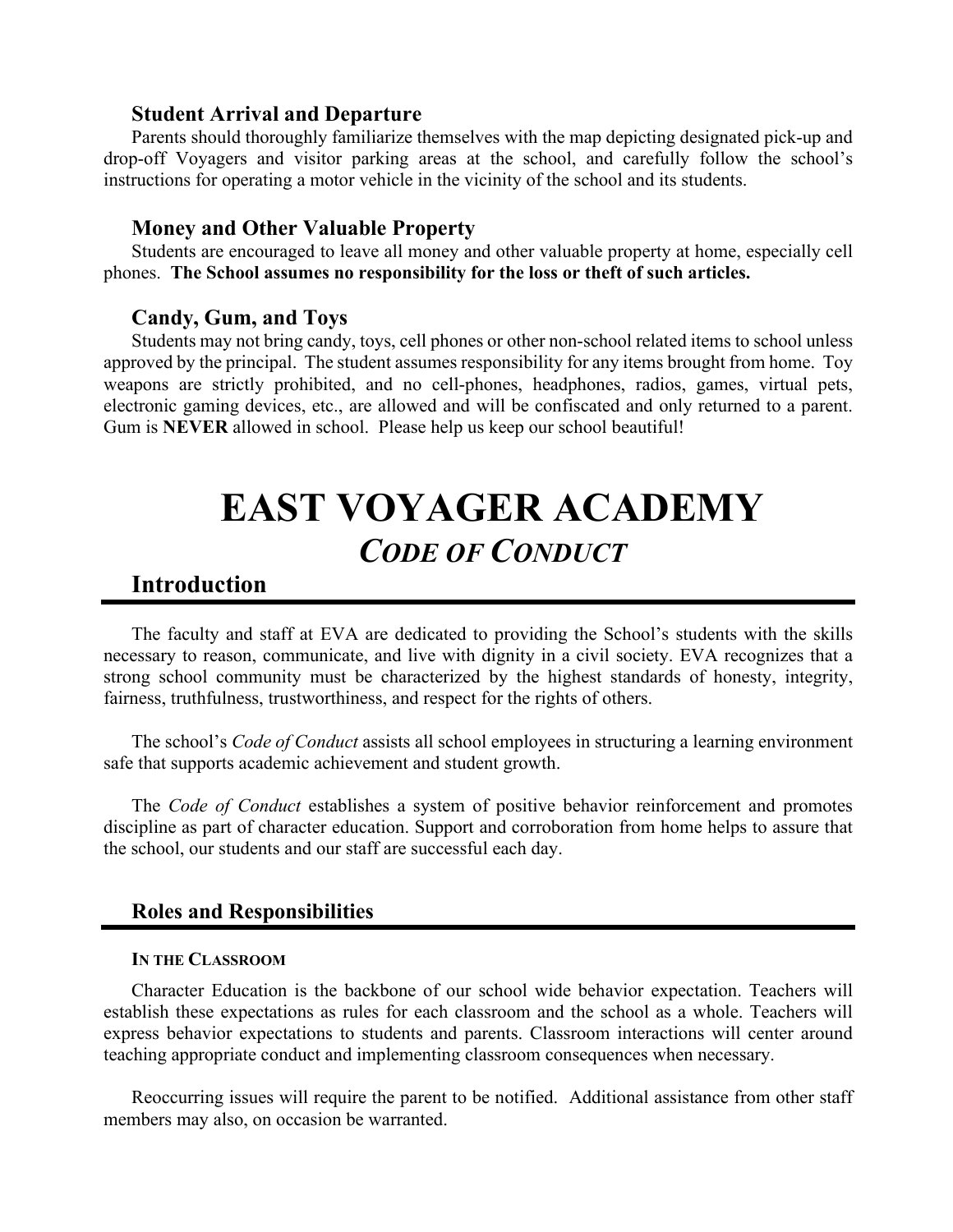IN THE COMMON AREAS. The school's common areas include but are not limited to the playground, hallways, restrooms, and cafeteria. Staff will continuously encourage appropriate behavior in the school's common areas through positive and friendly interactions with students. Students will be expected to:

Sit or stand in assigned area

. Follow directions

.

.

.

.

Use activity appropriate voices

Walk when moving from space to space

5

Keep hands and feet to self

Verbal praise will be used to recognize students who exercise courtesy, safety, and respect. Students may earn tokens in class for excellent behavior that they will be able to

EXPECTATIONS OF STUDENTS

Being Respectful, Responsible and Ready, students will take pride in following classroom rules and the schoolwide behavior expectations.

1

2

3

4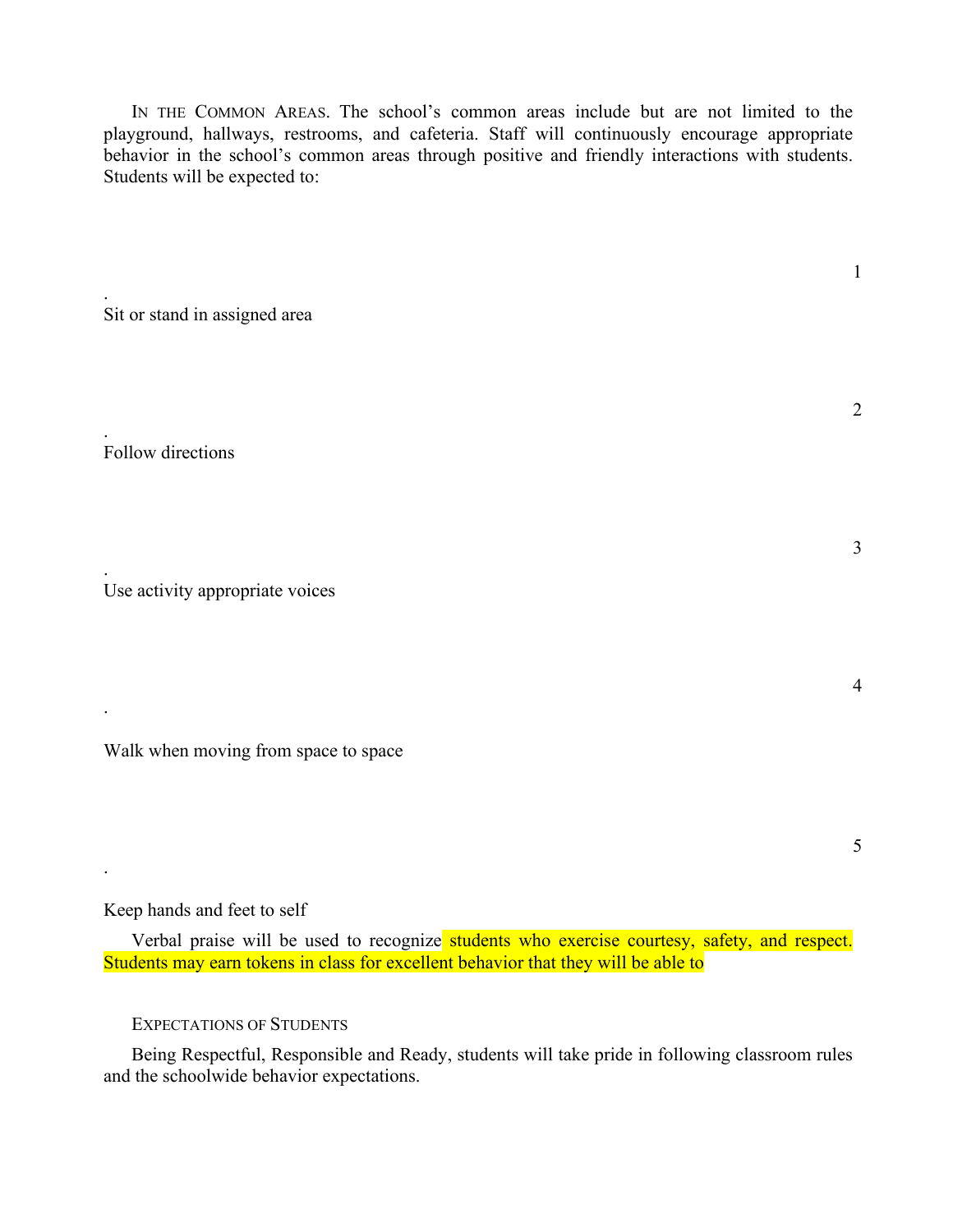#### EXPECTATIONS OF PARENTS

Parent support of the school environment is one of the number one indicators of student success. A positive home environment that reinforces students being: Respectful, Responsible and Ready will help strengthen a student's positive behaviors at school.

#### EXPECTATION OF ADMINISTRATION

The principal will ensure that all staff understand the *Code of Conduct*. When needed, the Principal will assist with implementing strategies to maintain school wide behavior expectations.

In certain cases, appropriate staff members will initiate time-out periods, parent conferences, inschool suspensions, out-of-school suspensions, or other severe consequences.

The policies and procedures for the discipline of students with disabilities shall be consistent with federal laws and regulations. Discipline issues concerning students with IEPs require the staff member in charge to be aware of anything in the IEP related to behavior. Any questions or concerns should be directed to the school's special education teacher to assure all portions of the IEP are being followed during disciplinary procedures.

Most misbehavior will be handled by the principal or the principal's designee. Discussion or the use of mild consequences will be used for minor infractions. Severe misbehavior such as insubordination, physically dangerous behavior or illegal behavior will be met swiftly with equally severe consequences. EVA recognizes that students are not learning if they are not attending class. Therefore, school officials will first use a full range of responses to violations of disciplinary rules, such as conferences, counseling, peer mediation, behavior contracts, instruction in conflict resolution and anger management, detention, academic interventions, community service, and other similar tools that do not remove a student from the classroom or school building.

EVA will not suspend or expel students without due process. The EVA charter school board may expel a student based on board-adopted disciplinary codes. The principal may suspend a student pending expulsion but the decision to expel a student is ultimately made by the charter school board. However, EVA may refuse admission to any student who has been expelled or suspended from a public school until the period of suspension or expulsion has expired.

**Long-Term Suspensions:** Before a student receives a suspension of more than ten days, the Principal will convene a Behavior Committee, which is composed of the Principal or designee, Guidance Counselor and two teachers apVoyagered by the Principal. The Committee is responsible for reviewing the incident(s) that led to the recommended suspension. The Behavior Committee may request the presence of the parent/guardian and/or student. If the Behavior Committee decides to move forward with the suspension, the Principal shall provide the student and parent/guardian with written notification of the charges of misconduct, the disciplinary action to be taken, and their right to appeal in writing to the Board. Alternative educational instruction will be used during the pending suspension and until the final decision is made. If an appeal is submitted, the Board will schedule a hearing in a timely manner and provide the student and parent/guardian the opportunity to present their case. The Board will then review the entire disciplinary record and notify the student and parent/guardian in writing of the final disciplinary action to be taken within 5 business days.

**Expulsions:** EVA reserves the right to terminate enrollment for the protection of students, administrators, teachers, volunteers and all other school personnel. In compliance with the Family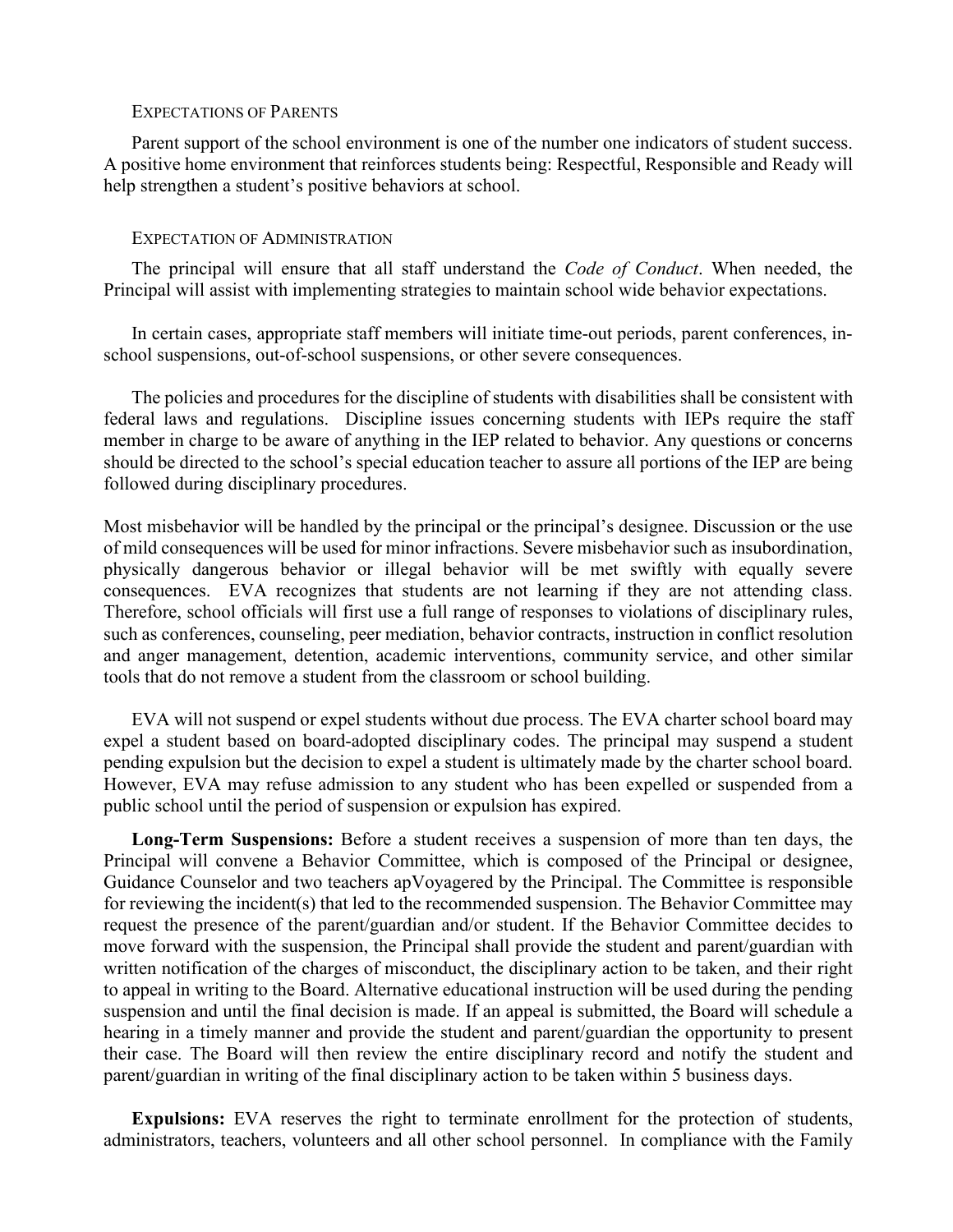Education Rights and Privacy Act (20 U.S. Code §1232) the Student Code of Conduct will be given to parents and students prior to the beginning of the school year. This requires a signed statement of notification.

Should a student be recommended for expulsion, the Principal will provide the student and parent/guardian with written notification of the charges of misconduct, the disciplinary action to be taken, and their right to appeal in writing to the Board. If an appeal is submitted, the Board will schedule a hearing in a timely manner and provide the student and parent/guardian the opportunity to present their case. The Board will then review the entire disciplinary record and notify the student and parent/guardian in writing of the final disciplinary action to be taken within 5 business days. Alternative educational instruction will be used during the pending expulsion and until the final decision is made.

Students with disabilities will be addressed in accordance with their IEP and the district's policies and procedures for students with disabilities. Under IDEA, the continued provision of FAPE will remain with the LEA and by extension of the charter the school.

In compliance with NC Firearms Laws, any student who deliberately brings a firearm or look alike will be recommended for expulsion with all due process in place.

**Grievance Process for Parents:** To ensure open school/home communications, parents are requested to go to their child's teacher first with concerns, questions, or when the parent is notified of a specific event. If the issue is not resolved at the teacher level in a timely manner, then the parent has the right to present the grievance in writing to the Principal within 10 calendar days following notification of the event. Issues not resolved by the Principal within 5 days can be referred to the Board with a written request to the Board Chair for a hearing before the Board. The Board shall discuss the request at the first board meeting after the written request is submitted to the Board Chair and will make a decision whether or not to have a hearing on the request. The Board will follow-up with a written response to the request for a hearing within ten (10) business days of the board meeting. Failure of the parent to attend the hearing shall end the grievance procedure.

**Discipline and Students with Disabilities:** Students with disabilities will be disciplined in accordance with their Individual Education Plan (IEP) or 504 Plan, and the district's policies and procedures for students with disabilities. EVA's policy on suspension and expulsion of students with disabilities will adhere to the specific procedures for disciplinary actions that involve students with disabilities as outlined in the IDEA 2004 Amendments or Section 504 of the Rehabilitation Act of 1973. Under IDEA, the continued provision of FAPE will remain with the LEA and by extension of the charter the school. The following disciplinary process will be implemented to ensure compliance:  $\bullet$  S

chool administration can remove a student with a disability for no more than 10 consecutive days for violation of the school code of conduct (to the same extent applied to children without disabilities).

 $\bullet$  S tudents with disabilities are not exempt from the rules regarding misbehavior as outlined in Student Code of Conduct. All disciplinary action involving students with disabilities will be addressed in accordance with the policies and procedures set forth by the district.

 $\bullet$  S chool administration can also order a change of placement of a child with a disability to an appropriate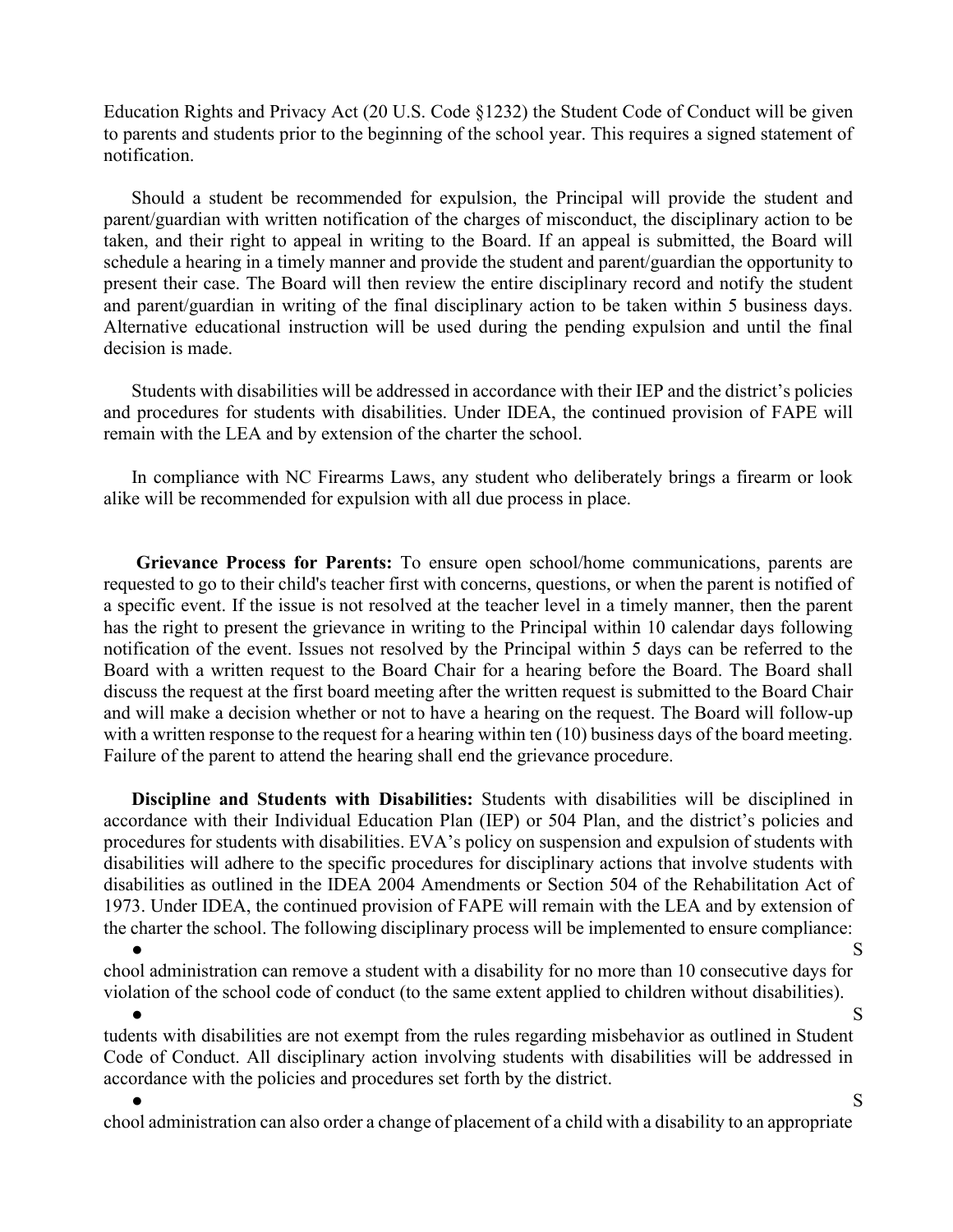interim alternative educational setting for up to 45 days for possession of weapons or drugs or the solicitation or sale of controlled substances while at school and/or school functions.

 $\bullet$  If the set of  $\overline{\phantom{a}}$  If the set of  $\overline{\phantom{a}}$ f the administration believes that a child is a danger to him/herself or others, an expedited due process hearing can be requested to remove a student to an interim alternative educational setting for up to 45 days.

 $\bullet$  4 5-day interim alternative educational placements can be extended in additional 45-day increments if the hearing officer agrees that the child continues to be substantially likely to injure him/herself or others if returned to the prior placement.

 $\bullet$  A student with a disability can be removed, including suspending or expelling for behavior that is not a manifestation of the child's disability, to the same extent as children without disabilities, for the same behavior. Administration can report crimes to law enforcement if deemed necessary.

 $\bullet$  If the set of  $\overline{\phantom{a}}$  If the set of  $\overline{\phantom{a}}$ f a situation is severe enough the administration may request a temporary restraining order to protect a child or adults from harmful behaviors.

### **EAST VOYAGER ACADEMY** *CODE OF CONDUCT PLEDGE*

EVA requires all students to abide by the EVA *Code of Conduct*. Upon admission, students are expected to sign the pledge and conduct themselves accordingly while a student at EVA. The success of EVA*'s Code of Conduct* depends on the support of each member of the school community. Working together, faculty and staff, parents, and students can promote academic achievement and good character, and ensure the success of students at the school and throughout life. EVA expects all students to act with the highest standards of honesty, integrity, fairness, truthfulness, trustworthiness, and respect for the rights of others.

EVA is dedicated to ensuring that communication between the school and parents is continual, on-going, and uniform. On behalf of the administration, management, faculty, and staff of EVA, I pledge to fulfill the responsibilities and uphold the expectations outlined in the Code of Conduct.

Your signature in the appropriate space below will indicate your commitment to helping fulfill the school's mission:

| As the parent of | I pledge                                                  |
|------------------|-----------------------------------------------------------|
| to:              |                                                           |
|                  | maintain high expectations for my child and the school    |
|                  | demonstrate consistent interest in my child's progress at |
| school           |                                                           |
|                  | support my child's best efforts                           |